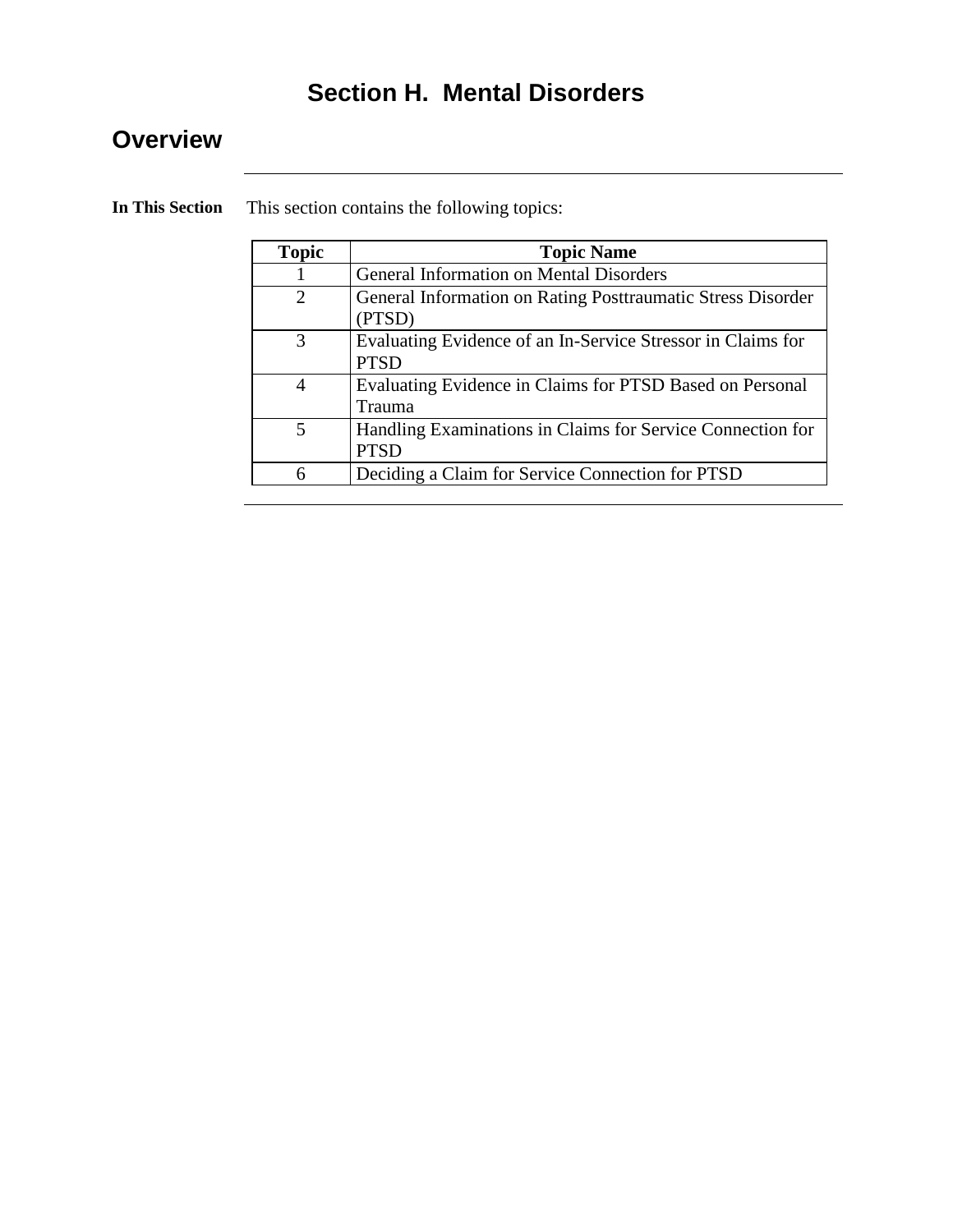# **1. General Information on Mental Disorders**

| <b>Introduction</b>                                  | This topic contains general information about rating mental disorders,<br>including                                                                                                                                                                                                                                                                                                                        |
|------------------------------------------------------|------------------------------------------------------------------------------------------------------------------------------------------------------------------------------------------------------------------------------------------------------------------------------------------------------------------------------------------------------------------------------------------------------------|
|                                                      | • sympathetic reading and the scope of mental disorders claims<br>• applying guidance on sympathetic reading to mental disorders claims<br>• considering a change in the diagnosis of a psychiatric disorder<br>• determining the applicability of a new statute or regulation to a pending<br>claim involving ratings for mental disorders<br>• making reductions in evaluations of psychiatric disorders |
|                                                      | • considering service connection for mental unsoundness in suicide<br>• a definition of <i>psychosis</i><br>• handling a Veteran's discharge from service for a mental disorder due to<br>traumatic stress                                                                                                                                                                                                 |
|                                                      | • evaluating a disability diagnosed as both a physical and mental disorder<br>• somatic symptom disorder as a disability for Department of Veterans<br>Affairs (VA) compensation purposes, and                                                                                                                                                                                                             |
|                                                      | • removal of the Global Assessment of Functioning (GAF) score from the<br>Diagnostic and Statistical Manual of Mental Disorders (DSM) and<br>assigning evaluations based on prior GAF score.                                                                                                                                                                                                               |
| <b>Change Date</b>                                   | May 1, 2015                                                                                                                                                                                                                                                                                                                                                                                                |
| a. Sympathetic<br><b>Reading and</b><br>the Scope of | A claim for a particular mental disorder should be read as a claim for any<br>mental disability that may be reasonably defined by                                                                                                                                                                                                                                                                          |
| Mental<br><b>Disorders</b><br><b>Claims</b>          | • the description of the claim<br>• the symptoms that the claimant describes<br>• the information and evidence that the claimant submits, and<br>• any other information and evidence obtained.                                                                                                                                                                                                            |
|                                                      | A sympathetic reading of pleadings cannot be based on a standard that<br>requires legal sophistication and must consider whether all submissions taken<br>together have articulated a claim.                                                                                                                                                                                                               |
|                                                      | <i>Note</i> : Under 38 CFR 3.159, the duty to assist is triggered by a substantially<br>complete application, which requires identification of the benefit claimed and<br>any medical condition on which it is based, which could be a description of<br>symptoms of a body part or system.                                                                                                                |
|                                                      | <b>Reference:</b> For more information on sympathetic reading and scope of<br>claims, see <i>Robinson v. Shinseki</i> , 557 F.3d 1355 (Fed.Cir. 2009).                                                                                                                                                                                                                                                     |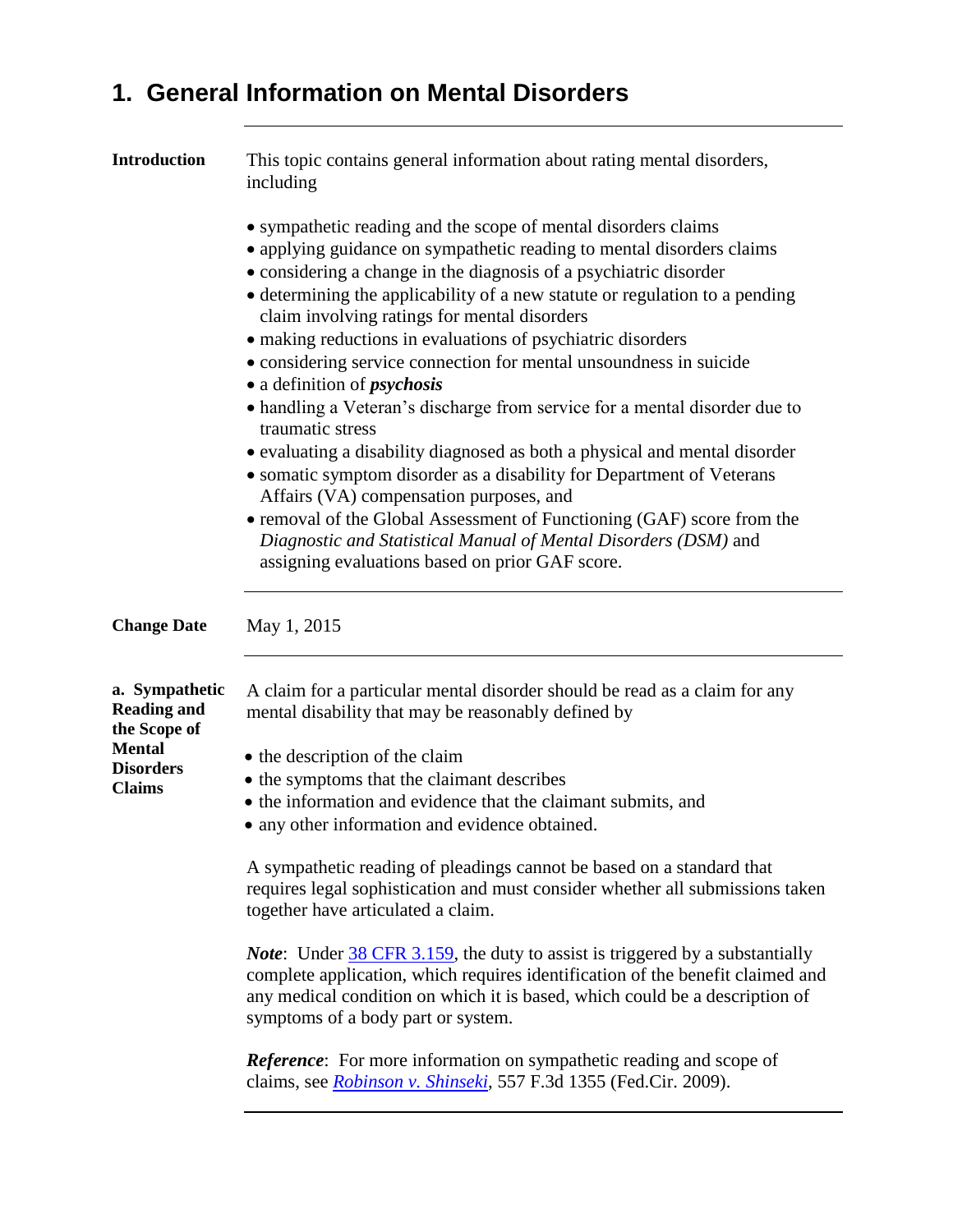**b. Applying Guidance on Sympathetic Reading to Mental Disorders Claims**

When reviewing a claim for service connection based on a mental disorder

- **do not** limit consideration only to a particular mental disorder diagnosis identified by the claimant;
- **do** sympathetically read the claim as including any chronic acquired mental disorder consistent with the analysis above.

If additional development is needed to address an alternative diagnosis in the evidentiary record, ensure that this is completed before making a decision. It is impermissible to limit the scope of the claim for service connection to the claimant's lay hypothesis about the nature of a specific mental disorder disability. Because the Veteran is reasonably requesting benefits for symptoms of a mental disorder that he/she is not competent to medically identify, it is insufficient for the Department of Veterans Affairs (VA) to simply deny benefits for the claimed diagnosis and not address evidence in the record of other mental disorder diagnoses as indicated in *[Clemons v.](http://vbaw.vba.va.gov/bl/21/advisory/CAVCDAD.htm#bmc)  [Shinseki](http://vbaw.vba.va.gov/bl/21/advisory/CAVCDAD.htm#bmc)*, 23 Vet. App. 1 (2009).

#### *Notes*:

- Where evidence does not demonstrate the potential for service connection in order to invoke the duty to assist, failure to discuss all possible bases of service connection does not violate the Veteran's due process rights.
- VA decision makers have an obligation to analyze claims beyond addressing arguments explicitly made. This includes determining all potential claims raised by the evidence.
- VA decision makers do not need to consider or address claims or theories of recovery with no support in the record.

*Reference*: For more information on deciding claims for PTSD when another mental disorder is diagnosed, see M21-1, Part III, Subpart iv, 4.H.6.i.

**c. Considering a Change in the Diagnosis of a Psychiatric Disorder** 

If the diagnosis of a psychiatric condition is changed, the rating activity must determine if this represents

- progression of the prior disorder
- correction of an error in the prior diagnosis, or
- development of a new and separate condition.

If this is not clear from the available records, a determination by an examiner is required.

*Reference*: For more information on the diagnosis of mental disorders, see [38 CFR 4.125.](http://www.ecfr.gov/cgi-bin/text-idx?SID=8243952e4c087d519ead7ee07bbcc9fd&node=se38.1.4_1125&rgn=div8)

**d. Determining the Applicability of**  When rating mental disorders, consider the applicability of any new statutes or regulations that have arisen while the claim has been pending. If Congress has clearly indicated the temporal reach of the new statute or regulation, the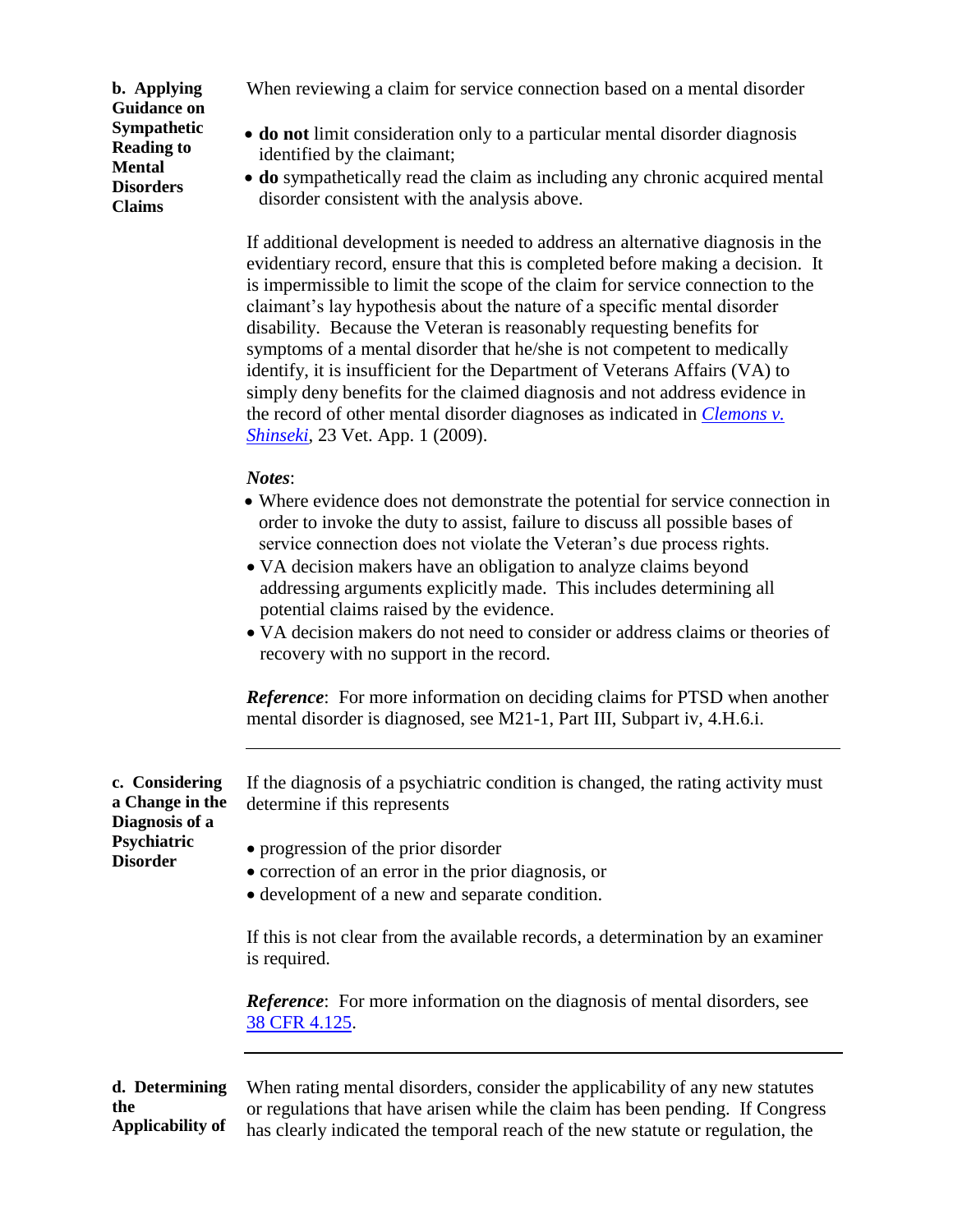| a New Statute<br>or Regulation<br>to a Pending<br>Claim                                                        | Congressional intent will govern. If this has not been provided, new statutes<br>and regulations do not apply to claims pending before the VA or a court<br>unless                                                                                                                                                                                                                                                                                                                                                                                                                                                                                                                              |
|----------------------------------------------------------------------------------------------------------------|-------------------------------------------------------------------------------------------------------------------------------------------------------------------------------------------------------------------------------------------------------------------------------------------------------------------------------------------------------------------------------------------------------------------------------------------------------------------------------------------------------------------------------------------------------------------------------------------------------------------------------------------------------------------------------------------------|
| <b>Involving</b><br><b>Ratings for</b><br><b>Mental</b><br><b>Disorders</b>                                    | • the statute or regulation language requires that result, or<br>• applying the new provision to pending claims would produce no<br>"retroactive effects."                                                                                                                                                                                                                                                                                                                                                                                                                                                                                                                                      |
|                                                                                                                | A <i>retroactive effect</i> generally involves some impact upon previously-accrued<br>rights or previously-completed transactions.                                                                                                                                                                                                                                                                                                                                                                                                                                                                                                                                                              |
|                                                                                                                | <b>Note:</b> For claims pending on the date that a <i>Rating Schedule</i> provision is<br>changed, it will usually be appropriate to apply the old regulation in assigning<br>ratings for periods prior to the date of the change and to apply the new<br>regulation in assigning ratings for periods after the date of the change.                                                                                                                                                                                                                                                                                                                                                             |
| e. Making<br><b>Reductions in</b><br><b>Evaluations of</b><br>Psychiatric<br><b>Disorders</b>                  | Do not make drastic reductions in evaluations in ratings for psychiatric<br>disorders if a reduction to an intermediate rate is more in agreement with the<br>degree of disability.                                                                                                                                                                                                                                                                                                                                                                                                                                                                                                             |
|                                                                                                                | Observe the general policy of gradually reducing the evaluation to afford the<br>Veteran all possible opportunities for adjustment.                                                                                                                                                                                                                                                                                                                                                                                                                                                                                                                                                             |
|                                                                                                                | <b>Reference:</b> For more information on the stabilization of disability<br>evaluations, see 38 CFR 3.344.                                                                                                                                                                                                                                                                                                                                                                                                                                                                                                                                                                                     |
| f. Considering<br><b>Service</b><br><b>Connection for</b><br><b>Mental</b><br>Unsoundness in<br><b>Suicide</b> | Whether a person, at the time of suicide, was so unsound mentally that he or<br>she did not realize the consequences of such an act, or was unable to resist<br>such impulse, is a question to be determined in each individual case, based on<br>all available lay and medical evidence pertaining to the individual's mental<br>condition at the time.                                                                                                                                                                                                                                                                                                                                        |
|                                                                                                                | The act of suicide or a bona fide attempt is considered to be evidence of<br>mental unsoundness. Therefore, where no reasonable adequate motive for<br>suicide is shown by the evidence, the act will be considered to have resulted<br>from mental unsoundness.                                                                                                                                                                                                                                                                                                                                                                                                                                |
|                                                                                                                | Notes:<br>• In all instances, any reasonable doubt should be resolved favorably to<br>support a finding of service connection.<br>• Mental unsoundness by itself without evidence of an underlying psychiatric<br>disability is not a service-connectable disorder. Therefore, when death from<br>suicide has occurred after separation from active duty, service connection<br>may be granted only in the presence of a service-connectable disability that<br>meets all of the requirements for service connection. When death from<br>suicide has occurred while on active duty, the provisions of 38 CFR 3.302<br>are for application in the determination as to whether the individual was |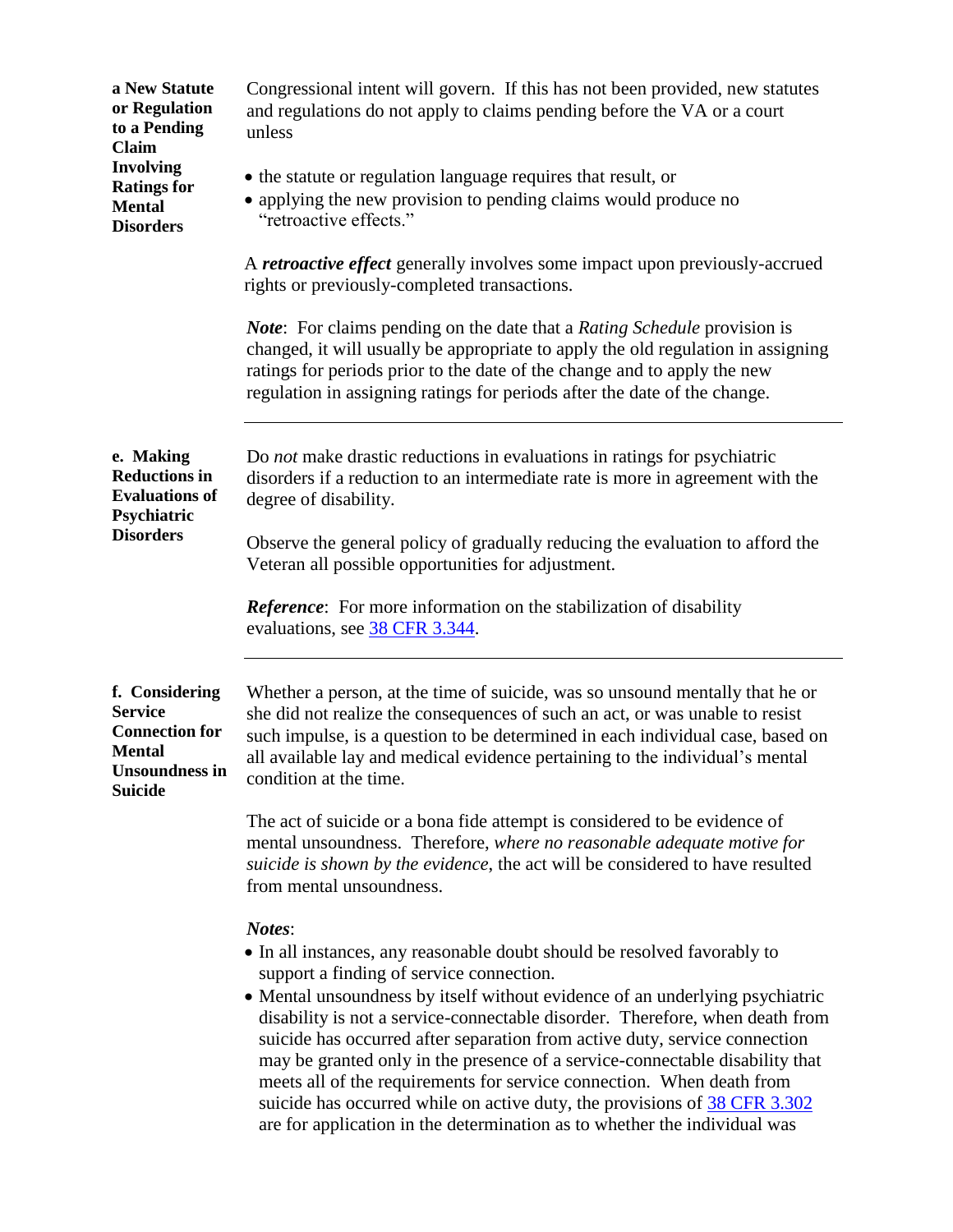|                                                                                       | mentally-unsound at the time of the suicide or whether it was due to a<br>service-connectable disability as indicated in <i>Elkins v. Brown</i> , 8 Vet.App.<br>391 (1995).                                                                                                                                                      |
|---------------------------------------------------------------------------------------|----------------------------------------------------------------------------------------------------------------------------------------------------------------------------------------------------------------------------------------------------------------------------------------------------------------------------------|
| g. Definition:<br><b>Psychosis</b>                                                    | For the purpose of presumptive service connection under $\frac{38 \text{ CFR } 3.309(a)}{a}$ , a<br><i>psychosis</i> is any of the following disorders                                                                                                                                                                           |
|                                                                                       | • Brief Psychotic Disorder<br>• Delusional Disorder<br>• Psychotic Disorder Due to Another Medical Condition<br>• Other Specified Schizophrenia Spectrum and Other Psychotic Disorder<br>• Schizoaffective Disorder<br>· Schizophrenia<br>• Schizophreniform Disorder, and<br>· Substance/Medication-Induced Psychotic Disorder. |
|                                                                                       | <b>Reference:</b> For the regulation governing the definition of psychosis, see 38<br>CFR 3.384.                                                                                                                                                                                                                                 |
| h. Handling a<br>Veteran's<br><b>Discharge</b><br><b>From Service</b>                 | Under 38 CFR 4.129, when a mental disorder that develops in service from a<br>highly stressful event is severe enough to result in the Veteran's discharge<br>from active military service                                                                                                                                       |
| for a Mental<br><b>Disorder Due to</b><br><b>Traumatic</b><br><b>Stress</b>           | • assign a service-connected (SC) evaluation of at least 50 percent, and<br>• schedule an examination within six months of the Veteran's discharge to<br>determine whether a change in the evaluation is warranted.                                                                                                              |
|                                                                                       | <i>Note</i> : In-service mental health treatment records are maintained by the<br>military or civilian treating facility and are <i>not</i> stored by the Department of<br>Defense (DoD) with the traditional service treatment records (STRs).                                                                                  |
|                                                                                       | <b>Reference:</b> For more information on developing for in-service mental health<br>treatment records, see M21-1, Part IV, Subpart ii, 1.D.2.a and b.                                                                                                                                                                           |
| i. Evaluating a<br><b>Disability</b><br><b>Diagnosed</b> as<br><b>Both a Physical</b> | Avoid assigning separate evaluations for SC disabilities based on the same<br>manifestations as this constitutes pyramiding. To warrant separate<br>evaluations, symptoms considered must be distinct and not overlap.                                                                                                           |
| and Mental<br><b>Disorder</b>                                                         | <i>Example</i> : PTSD and fibromyalgia may not be assigned separate evaluations<br>based on shared symptoms of anxiety as this represents rating the same<br>manifestations twice.                                                                                                                                               |
|                                                                                       | <i>References:</i> For more information on<br>• evaluating a single disability that has been diagnosed both as a physical<br>condition and as a mental disorder, see 38 CFR 4.126, and<br>• pyramiding, see 38 CFR 4.14.                                                                                                         |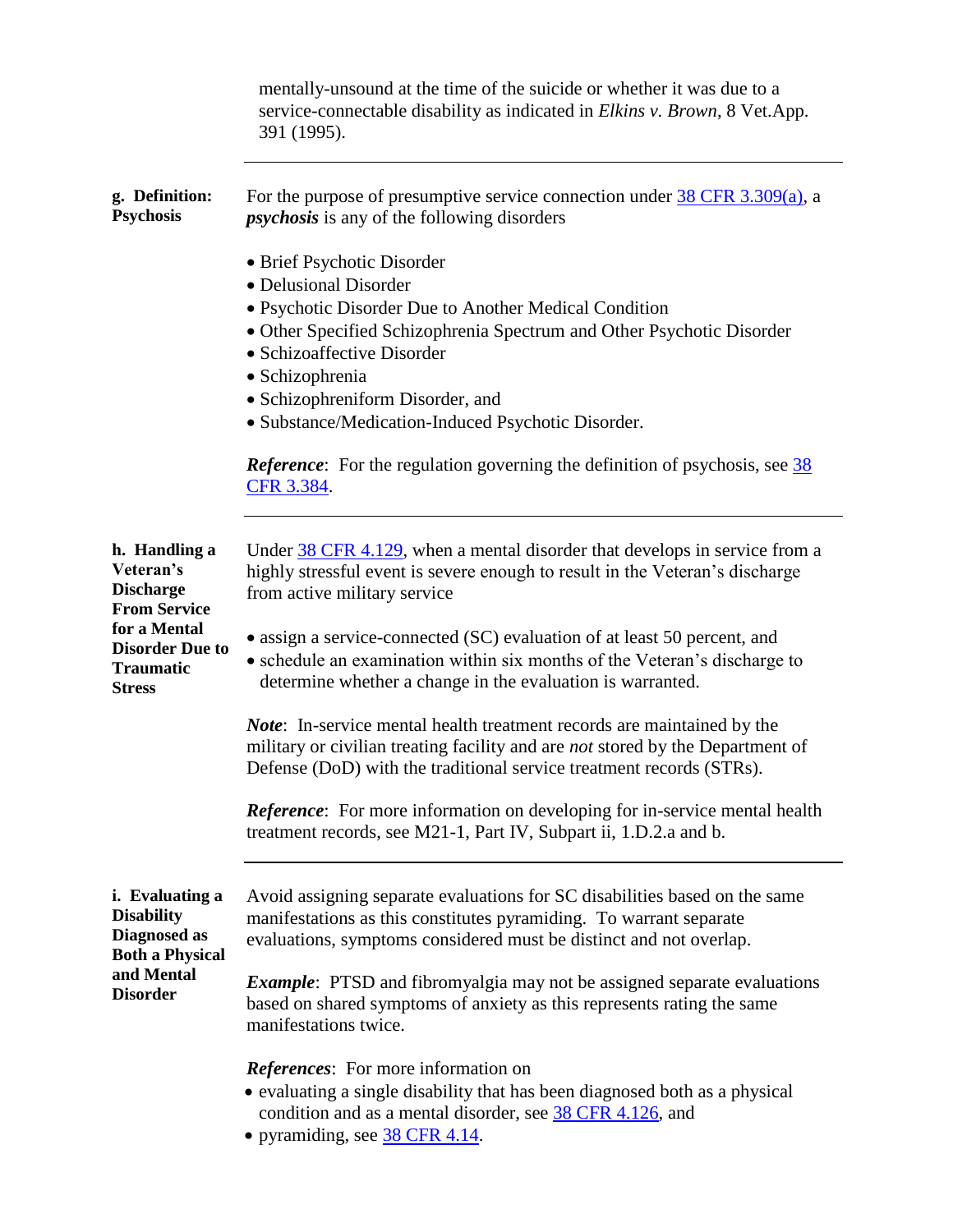**j. Somatic Symptom Disorder as a Disability for VA Compensation Purposes**

Symptoms of pain, without any diagnosis or identifiable underlying condition, generally may not be accepted as a disability for service connection as indicated in *[Sanchez-Benitez v. West](http://vbaw.vba.va.gov/bl/21/advisory/CAVC/1999dec/San_Beni.doc)*, 13 Vet.App. 282 (1999).

However, a diagnosis of somatic symptom disorder (SSD), which is widely recognized as a disabling condition, is accepted by VA as a disability for compensation purposes. Because SSD may also stem from an underlying disease such as multiple sclerosis or arthritis and variations of SSD may be found throughout all body systems, the condition should be evaluated under the most appropriate diagnostic code (DC) based on the clinical picture demonstrated.

### *Notes*:

- VA already recognizes conditions such as fibromyalgia and low back pain syndrome, which are forms of SSD, as disabilities for compensation purposes.
- Originally diagnosed as chronic pain syndrome, terminology was revised to SSD in the *Diagnostic and Statistical Manual of Mental Disorders*, fifth version, or DSM-5.

*Important*: Adequate medical evidence must be of record that identifies the specific manifestations of the disease present in order to accurately evaluate the condition.

*Reference*: For additional guidance on considerations for conditions which may be characterized by both physical and mental symptoms, see M21-1, Part III, Subpart iv, 4.H.1.i.

**k. Removal of the GAF Score From the DSM and Assigning Evaluations Based on Prior GAF Score**

A Global Assessment of Functioning (GAF) score is a number between 0 and 100 representing an assessment of an individual's overall level of psychological, social, and occupational functioning. The GAF score was part of the multi-axial analysis used in prior versions of the DSM. DSM-5 no longer uses the GAF score.

### *Notes*:

- The removal of the GAF score in the DSM does not change the application of the *Rating Schedule*. It merely alters the format in which diagnostic information is presented.
- When assigning an evaluation based on psychological assessments made under prior versions of the DSM
	- do not base the disability evaluation solely or primarily on the GAF score.
	- evaluate the score in light of all the evidence in the case, including symptomatology and manifestations in examination reports (to include Disability Benefits Questionnaires (DBQs)) and treatment records.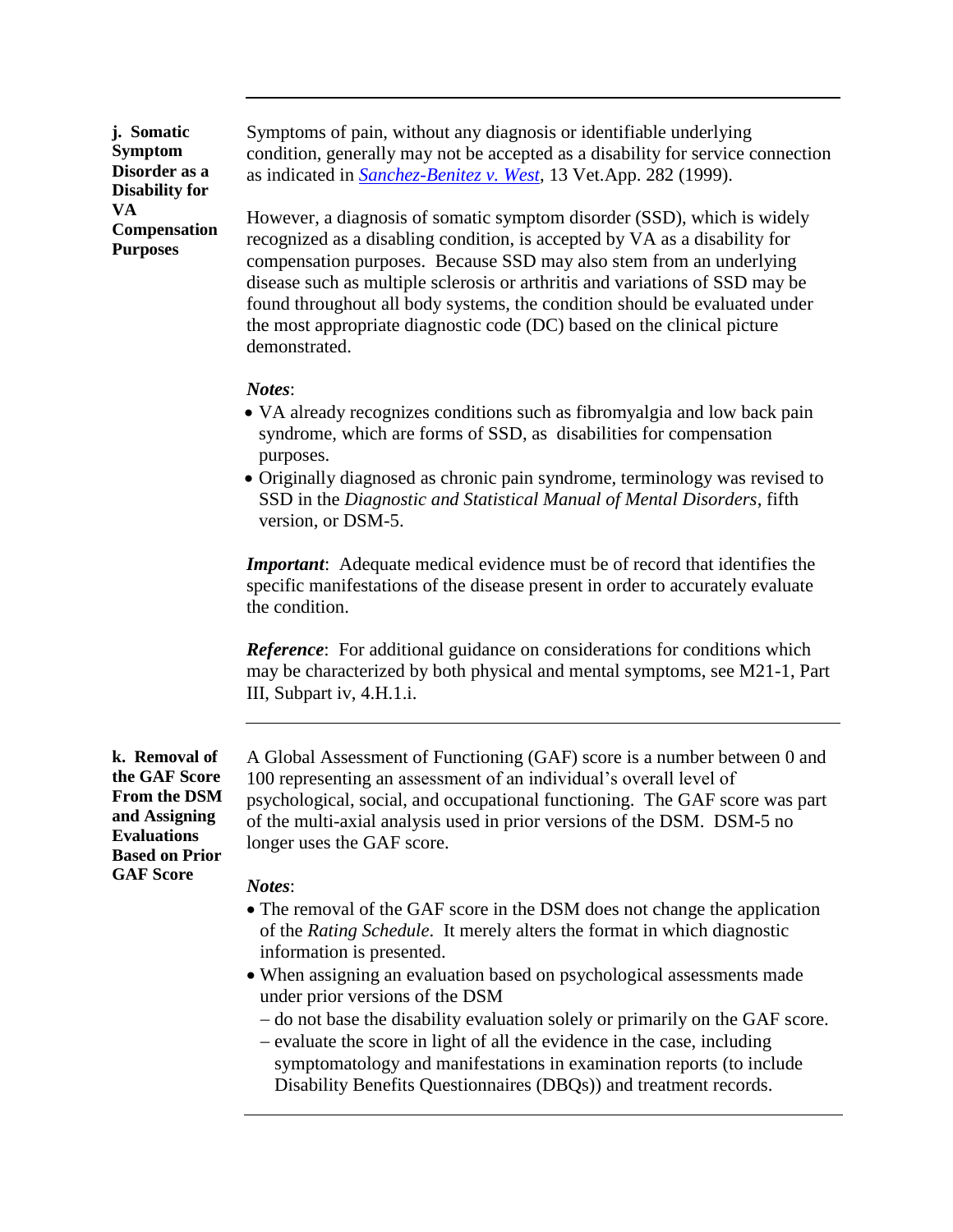## **2. General Information on Rating Posttraumatic Stress Disorder (PTSD)**

| <b>Introduction</b>                                                       | This topic contains general information about rating PTSD, including                                                                                                                                                                              |
|---------------------------------------------------------------------------|---------------------------------------------------------------------------------------------------------------------------------------------------------------------------------------------------------------------------------------------------|
|                                                                           | • the responsibility of the Rating Veterans Service Representative (RVSR) or<br>Decision Review Officer (DRO) in deciding service connection for PTSD<br>• requirements for establishing service connection for PTSD from in-service<br>stressors |
|                                                                           | • considering the relationship between stressor and symptoms                                                                                                                                                                                      |
|                                                                           | • handling an in-service diagnosis of PTSD, and                                                                                                                                                                                                   |
|                                                                           | • in-service diagnosis of PTSD related to a pre-service stressor.                                                                                                                                                                                 |
| <b>Change Date</b>                                                        | May 1, 2015                                                                                                                                                                                                                                       |
| a.<br><b>Responsibility</b><br>of the RVSR or<br>DRO in                   | Deciding the issue of service connection for PTSD is the sole responsibility of<br>the appropriate decision maker at the local level, generally a Rating Veterans<br>Service Representative (RVSR) or a Decision Review Officer (DRO).            |
| <b>Deciding</b><br><b>Service</b><br><b>Connection for</b><br><b>PTSD</b> | <i>Note</i> : Central Office (CO) opinion or guidance may be requested on complex<br>cases.                                                                                                                                                       |
| b.<br><b>Requirements</b><br>for Establishing                             | Under $\frac{38 \text{ CFR}}{3.304 \text{ (f)}}$ , service connection for PTSD associated with an in-<br>service stressor requires                                                                                                                |
| <b>Service</b><br><b>Connection for</b>                                   | • credible supporting evidence that the claimed in-service stressor actually<br>occurred                                                                                                                                                          |
| PTSD From In-<br><b>Service</b>                                           | • medical evidence diagnosing the condition in accordance with 38 CFR<br>$4.125$ , and                                                                                                                                                            |
| <b>Stressors</b>                                                          | • a link, established by medical evidence, between current symptomatology<br>and the claimed in-service stressor.                                                                                                                                 |
|                                                                           | References: For more information on                                                                                                                                                                                                               |
|                                                                           | • establishing service connection for PTSD, see                                                                                                                                                                                                   |
|                                                                           | - M21-1, Part IV, Subpart ii, 1.D                                                                                                                                                                                                                 |
|                                                                           | $-38$ CFR 3.304(f), and                                                                                                                                                                                                                           |
|                                                                           | $-38$ U.S.C. 1154(b).                                                                                                                                                                                                                             |
| c. Considering<br>the<br>Relationship                                     | To establish service connection for PTSD based on an in-service stressor, the<br>relationship between stressor and symptoms <i>must</i> be                                                                                                        |
| <b>Between</b>                                                            | • specifically addressed in the DBQ, and                                                                                                                                                                                                          |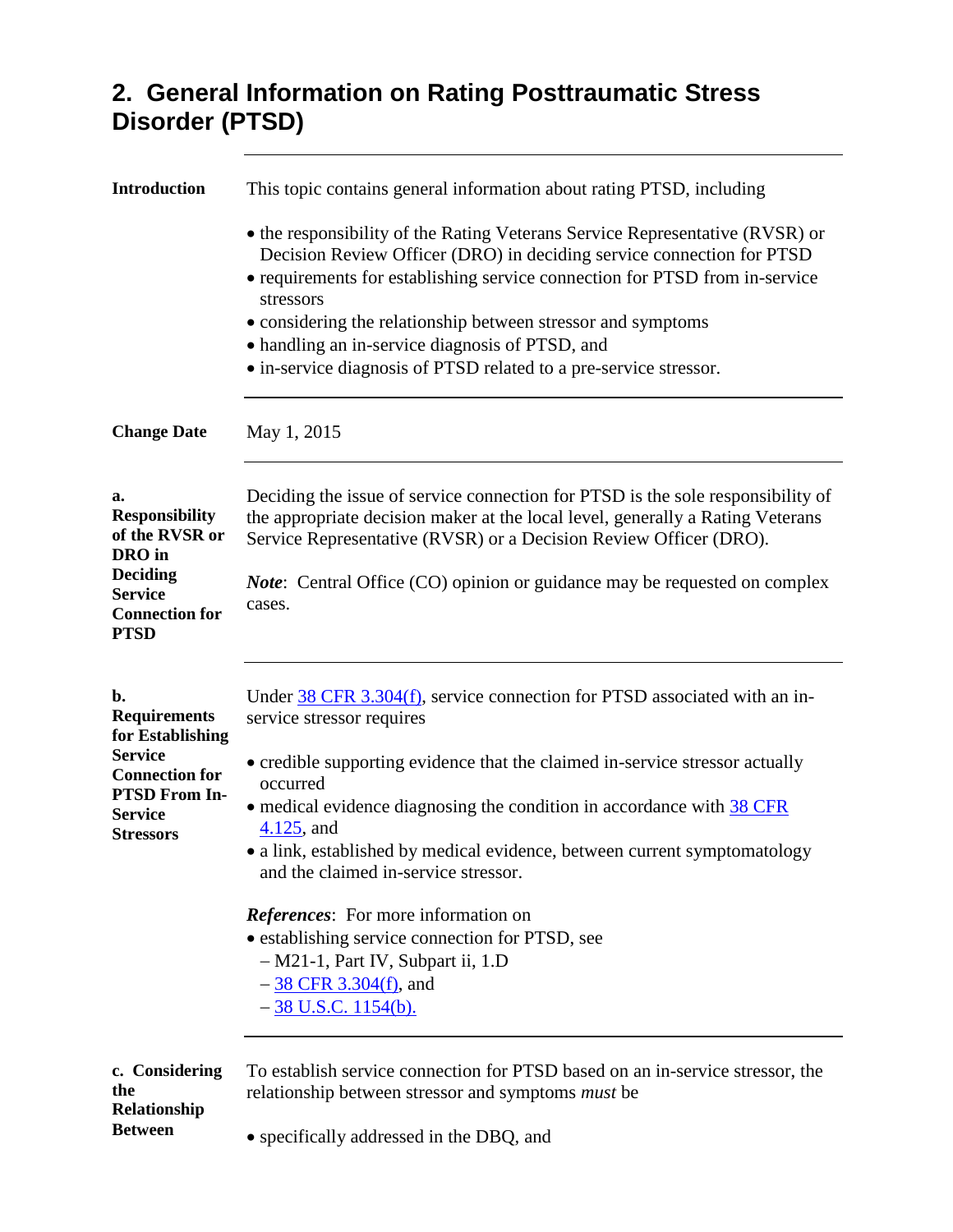| • supported by documentation.                                                                                                                                                                                                                                                                                                              |
|--------------------------------------------------------------------------------------------------------------------------------------------------------------------------------------------------------------------------------------------------------------------------------------------------------------------------------------------|
| When PTSD is properly diagnosed in service, the Veteran's testimony alone<br>may establish that the claimed in-service stressor occurred, as long as the<br>claimed stressor is                                                                                                                                                            |
| • related to the Veteran's service, and<br>• consistent with the circumstances, conditions, or hardships of that service.                                                                                                                                                                                                                  |
| <b>Reference:</b> For more information on considerations to make when the<br>evidence establishes a diagnosis of PTSD during service, see 38 CFR<br>$3.304(f)(1)$ .                                                                                                                                                                        |
| If a Veteran is sound on enlistment and develops delayed or late-onset PTSD<br>in service related to a pre-service stressor, the claim may be granted under $\frac{38}{36}$<br>$U.S.C.$ 1110, which contains the general criteria for establishing service<br>connection for a chronic disability.                                         |
| Notes:<br>• The existence of a pre-service stressor does not rebut the presumption of<br>soundness under 38 U.S.C. 1111.<br>• There is no statutory or regulatory requirement for credible supporting                                                                                                                                      |
| evidence of a pre-service stressor.<br>• Do not cite $38$ CFR 3.304(f) as the existing regulatory language only<br>provides standards for establishing service connection for PTSD due to in-<br>service stressors. Also, do not cite $\frac{38 \text{ CFR } 3.303(a)}{a}$ , which relates to<br>general principles of service connection. |
|                                                                                                                                                                                                                                                                                                                                            |

*Reference*: For more information, see M21-1, Part IV, Subpart ii, 1.D.1.m.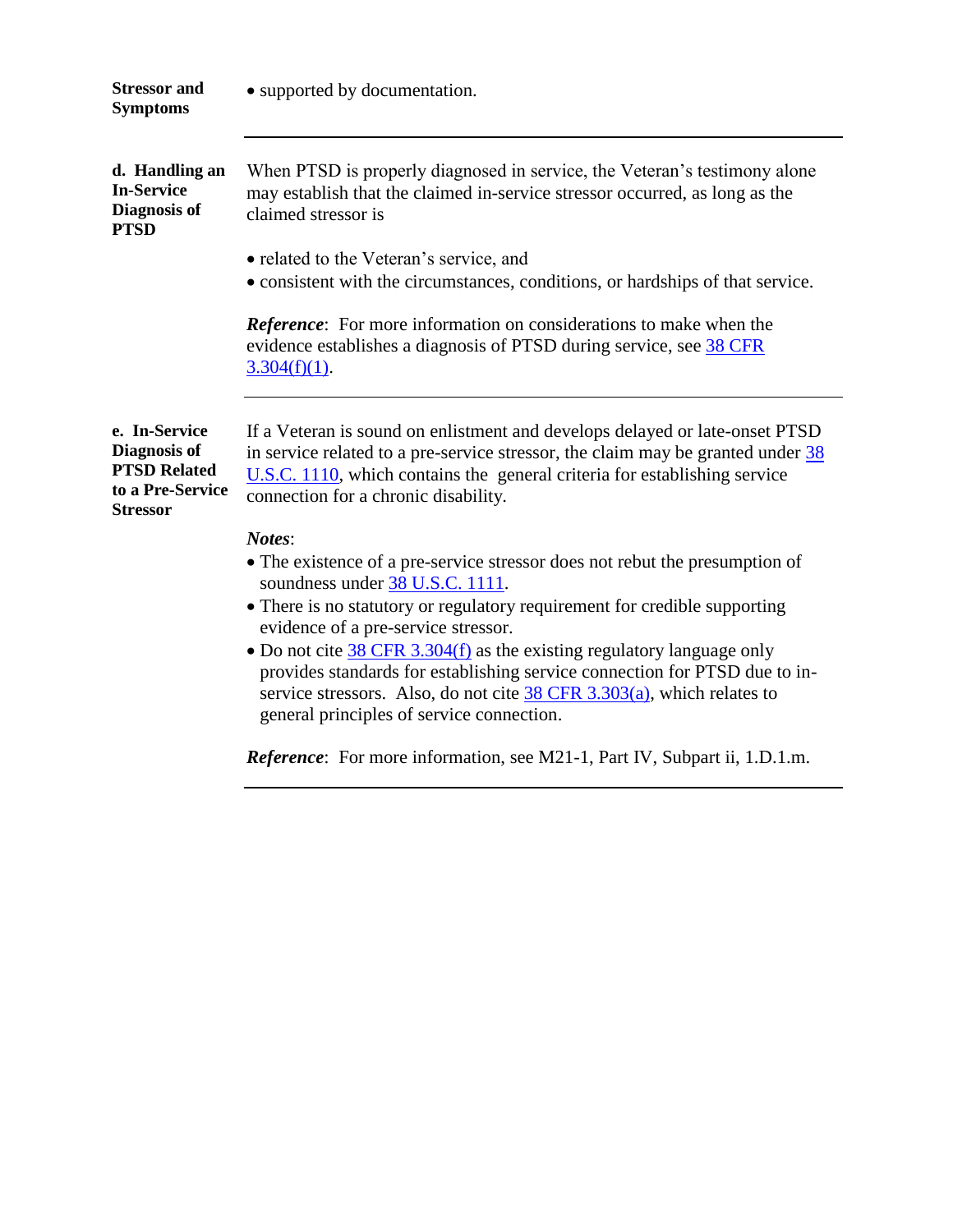## **3. Evaluating Evidence of an In-Service Stressor in Claims for PTSD**

| This topic contains information about evaluating evidence of an in-service<br>stressor in claims for PTSD, including                                                                                                  |
|-----------------------------------------------------------------------------------------------------------------------------------------------------------------------------------------------------------------------|
| • when a Veteran's lay testimony alone may establish an in-service stressor<br>$\bullet$ definitions of                                                                                                               |
| - engaging in combat with the enemy, and                                                                                                                                                                              |
| -fear of hostile military or terrorist activity                                                                                                                                                                       |
| • establishing a stressor related to                                                                                                                                                                                  |
| - the fear of hostile military or terrorist activity<br>- drone aircraft crew member duties                                                                                                                           |
|                                                                                                                                                                                                                       |
| • when in-service stressor corroboration is required                                                                                                                                                                  |
| • primary evidence to corroborate a claimed in-service stressor<br>• secondary sources of evidence that may corroborate a claimed in-service                                                                          |
| stressor                                                                                                                                                                                                              |
| • accepting buddy statements of a fellow Veteran as corroboration of a                                                                                                                                                |
| claimed in-service stressor, and                                                                                                                                                                                      |
| • obtaining evidence related to claimed stressors.                                                                                                                                                                    |
|                                                                                                                                                                                                                       |
| August 24, 2015                                                                                                                                                                                                       |
| A Veteran's lay testimony alone may, under specified circumstances,<br>establish an in-service stressor for purposes of establishing service connection<br>for PTSD if                                                |
| • PTSD is diagnosed in service, and the stressor is related to that service, or<br>• the stressor is related to the Veteran's                                                                                         |
| - engagement in combat with the enemy                                                                                                                                                                                 |
| - experience as a Former Prisoner of War (FPOW) as defined by 38 CFR<br>$3.1(y)$ , or                                                                                                                                 |
| - exposure to threats of hostile military or terrorist activity or duties as a<br>drone aircraft crew member, if a VA psychiatrist or psychologist, or<br>contract equivalent, confirms                               |
| • the claimed stressor is adequate to support a diagnosis of PTSD, and                                                                                                                                                |
| • the Veteran's symptoms are related to the claimed stressor.                                                                                                                                                         |
| Notes:                                                                                                                                                                                                                |
| • For the Veteran's testimony alone to establish the occurrence of a claimed<br>stressor                                                                                                                              |
| - the stressor must be consistent with the                                                                                                                                                                            |
| • circumstances, conditions, or hardships of service for claims based on<br>an in-service PTSD diagnosis or FPOW or combat service, or<br>• places, types, and circumstances of service for claims based on a fear of |
|                                                                                                                                                                                                                       |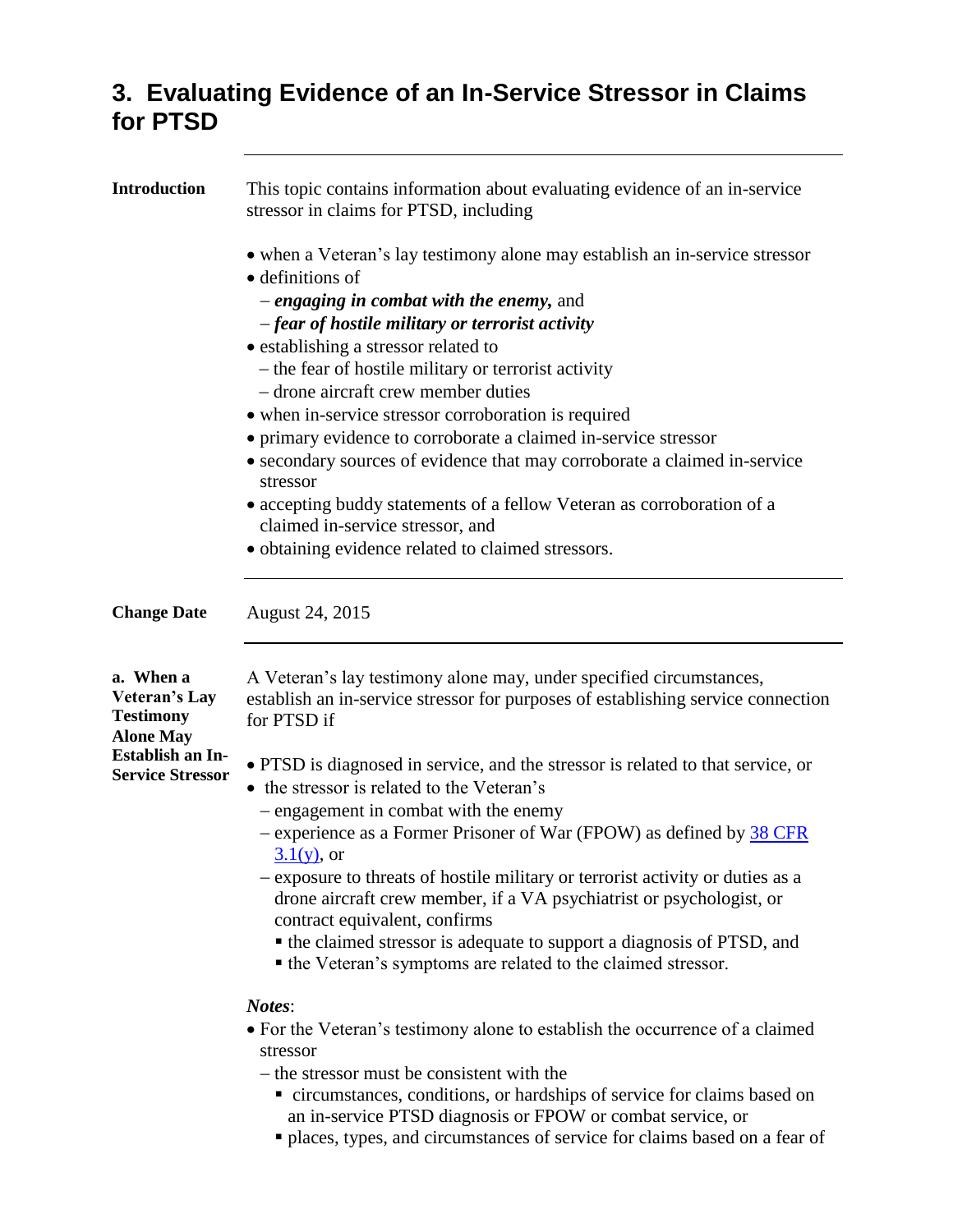hostile military or terrorist activity or duties as a drone aircraft crew member, and

- there must be no clear and convincing evidence to the contrary.
- For claims decided prior to July 13, 2010, a Veteran's lay testimony alone could not establish the occurrence of a claimed stressor that was related to the Veteran's fear of hostile military or terrorist activity.
- The July 13, 2010, amendment of  $\frac{38 \text{ CFR } 3.304 \text{(f)}}{28 \text{ CFR } 3.304 \text{(f)}}$  is not considered a liberalizing rule under  $\frac{38 \text{ CFR } 3.114(a)}{a}$ .

#### *References*: For

- more information on evidence requirements for claims based on
	- a diagnosis of PTSD in service, see  $38$  CFR  $3.304(f)(1)$
	- combat service, see 38 CFR [3.304\(f\)\(2\)](http://www.ecfr.gov/cgi-bin/text-idx?SID=06cf8134ae45dfaba82182c69b61f6c7&node=se38.1.3_1304&rgn=div8) and [VAOPGCPREC 12-99](http://vbaw.vba.va.gov/bl/21/Advisory/PRECOP/99op/Prc12_99.doc)
	- a fear of hostile military or terrorist activity, see  $38$  CFR [3.304\(f\)\(3\),](http://www.ecfr.gov/cgi-bin/text-idx?SID=06cf8134ae45dfaba82182c69b61f6c7&node=se38.1.3_1304&rgn=div8) and
	- $-$  POW service, see 38 CFR [3.304\(f\)\(4\)](http://www.ecfr.gov/cgi-bin/text-idx?SID=06cf8134ae45dfaba82182c69b61f6c7&node=se38.1.3_1304&rgn=div8)
- qualification requirements of examiners for an intial PTSD examination, see M21-1, Part III, Subpart iv, 3.D.2.f, and
- a definition of
	- $-$  engaging in combat with the enemy, see M21-1, Part III, Subpart iv, 4.H.3.b, and
	- fear of hostile military or terrorist activity, see M21-1, Part III, Subpart iv, 4.H.3.c.

**b. Definition: Engaging in Combat With the Enemy**

*Engaging in combat with the enemy* means personal participation in events constituting an actual fight or encounter with a military foe or hostile unit or instrumentality. It includes presence during such events either as a

- combatant, or
- service member performing duty in support of combatants, such as providing medical care to the wounded.

*Fear of hostile military or terrorist activity* means

**c. Definition: Fear of Hostile Military or Terrorist Activity**

- the Veteran experienced, witnessed, or was confronted with an event or circumstance that involved
	- actual or threatened death or serious injury, or
	- a threat to the physical integrity of the Veteran or others, and
- the Veteran's response to the event or circumstances involved a psychological or psycho-physiological state of fear, helplessness, or horror.

Examples of exposure to hostile military or terrorist activity include presence at events involving

- actual or potential improvised explosive device (IED)
- vehicle-embedded explosive devices
- incoming artillery, rocket, or mortar fire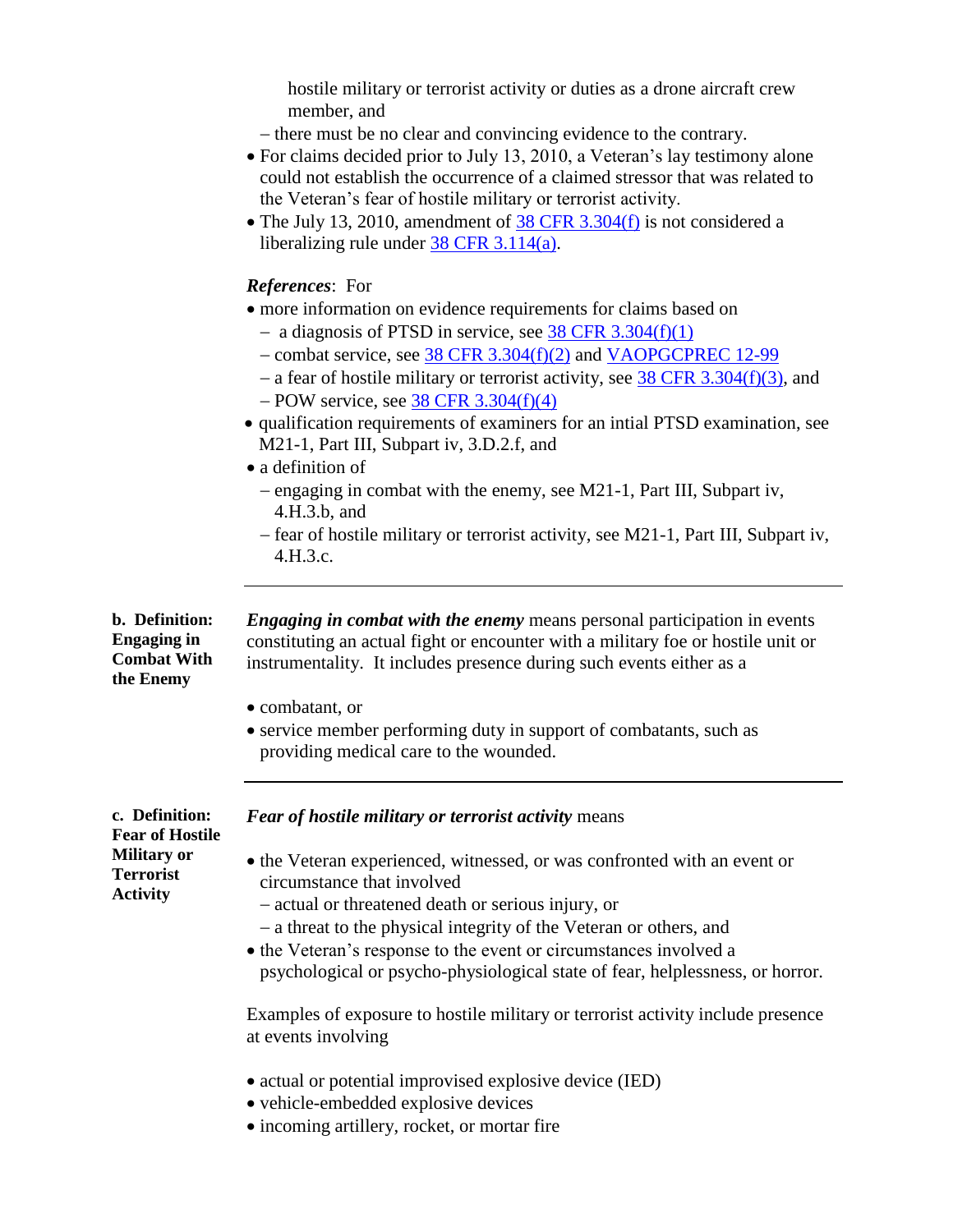- small arms fire, including suspected sniper fire, or
- attack upon friendly aircraft.

| d. Establishing<br>a Stressor<br><b>Related to the</b><br><b>Fear of Hostile</b><br><b>Military or</b><br><b>Terrorist</b><br><b>Activity</b> | Schedule an examination if there is evidence of a PTSD diagnosis or<br>symptoms, and the Veteran's DD Form 214, Certificate of Release or<br>Discharge From Active Duty, or other service records, shows service in an<br>area of potential hostile military or terrorist activity.<br>Notes:<br>• The receipt of military awards such as, but not limited to, the Vietnam<br>Service or Campaign Medal, Kuwait Liberation Medal, Iraq Campaign<br>Medal, and Afghanistan Campaign Medal is generally considered evidence<br>of service in an area of potential hostile military or terrorist activity.<br>• The receipt of service medals such as the National Defense, Armed Forces,<br>and Global War on Terrorism (GWOT) Service Medals does not indicate<br>service in locations that involve exposure to hostile military or terrorist<br>activity, because these are general medals that do not denote service in a<br>particular area or campaign. If the Veteran served in an area of potential<br>hostile military or terrorist activity, he/she would have received a more<br>specific medal for such service.<br><b>References:</b> For more information on<br>• determining that an examination is necessary, see M21-1, Part I, 1.C.3, and<br>• scheduling examinations in PTSD cases, see M21-1, Part III, Subpart iv,<br>4.H.5. |
|-----------------------------------------------------------------------------------------------------------------------------------------------|-------------------------------------------------------------------------------------------------------------------------------------------------------------------------------------------------------------------------------------------------------------------------------------------------------------------------------------------------------------------------------------------------------------------------------------------------------------------------------------------------------------------------------------------------------------------------------------------------------------------------------------------------------------------------------------------------------------------------------------------------------------------------------------------------------------------------------------------------------------------------------------------------------------------------------------------------------------------------------------------------------------------------------------------------------------------------------------------------------------------------------------------------------------------------------------------------------------------------------------------------------------------------------------------------------------------------------------------------|
| e. Establishing<br>a Stressor<br><b>Related to</b><br><b>Drone Aircraft</b><br><b>Crew Member</b><br><b>Duties</b>                            | The Global War on Terror has seen expansive use of armed drone aircraft,<br>such as the Predator and Reaper. Service connection for PTSD is warranted<br>under $38$ CFR 3.304(f) when the evidence shows that the Veteran<br>• served as a drone aircraft crew member<br>• has a medical diagnosis of PTSD, and<br>• has received a medical link between his/her PTSD and service as a drone<br>aircraft crew member.                                                                                                                                                                                                                                                                                                                                                                                                                                                                                                                                                                                                                                                                                                                                                                                                                                                                                                                           |
| f. When In-<br><b>Service Stressor</b><br>Corroboration<br><b>Is Required</b>                                                                 | Develop to corroborate the details of a claimed in-service stressor only when<br>the claimed stressor does not meet one of the criteria in M21-1, Part III,<br>Subpart iv, 4.H.3.a.<br>Examples of claimed stressors that must be corroborated are.<br>• a plane crash caused by severe weather<br>• a severe motor vehicle accident<br>• a personal assault<br>• witnessing the death, injury, or threat to the physical being of another<br>person caused by something other than hostile military or terrorist activity,                                                                                                                                                                                                                                                                                                                                                                                                                                                                                                                                                                                                                                                                                                                                                                                                                     |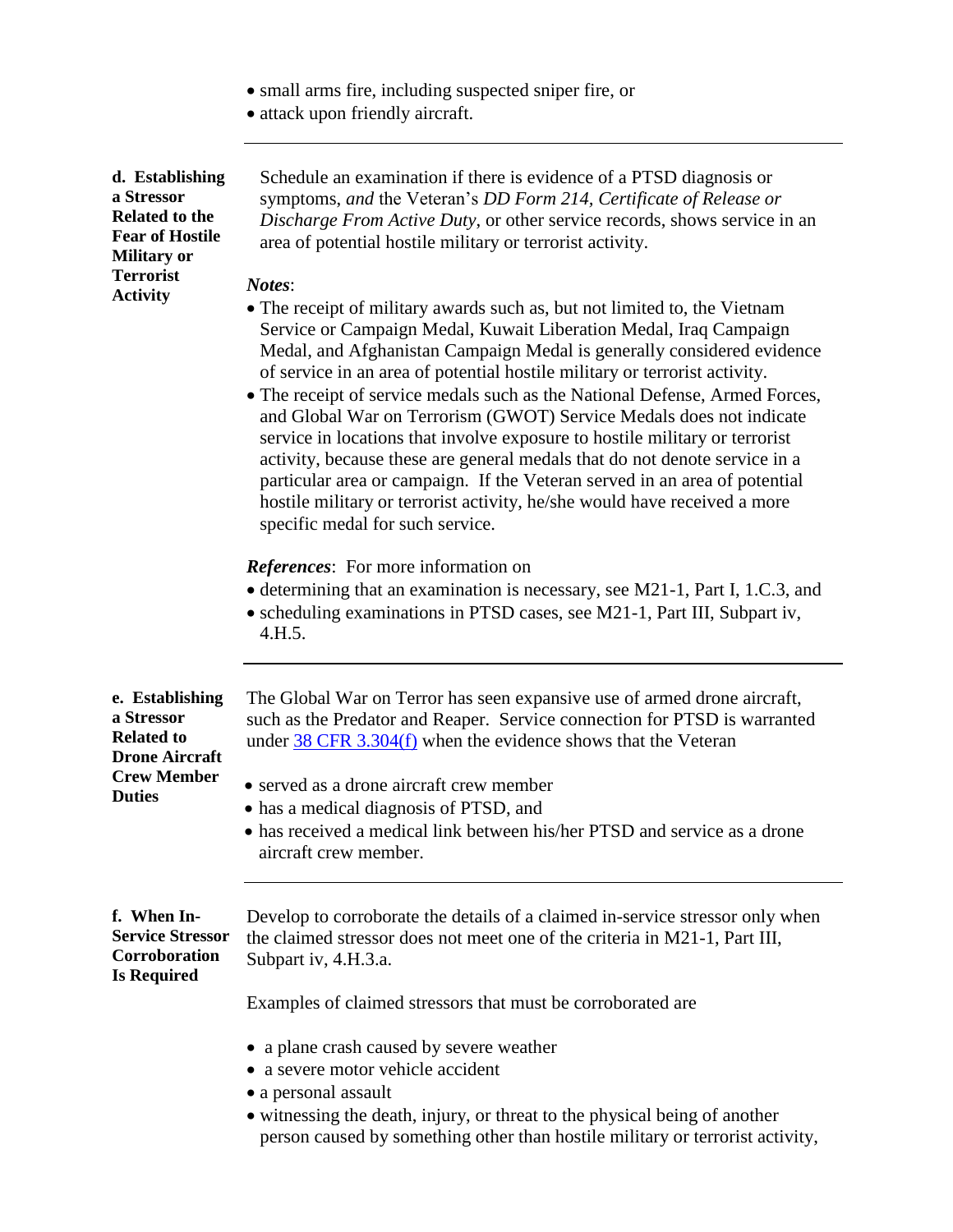and

• actual or threatened death or serious injury, or other threat to one's physical being, caused by something other than hostile military or terrorist activity.

*Reference*: For more information on processing claims for PTSD based on personal assault, see

- M21-1, Part III, Subpart iv, 4.H.4
- the [PTSD Personal Assault Information](http://vbaw.vba.va.gov/bl/21/rating/rat06h.htm) site on the Compensation Service Intranet, and
- $\bullet$  [38 CFR 3.304\(f\)\(5\).](http://www.ecfr.gov/cgi-bin/text-idx?SID=06cf8134ae45dfaba82182c69b61f6c7&node=se38.1.3_1304&rgn=div8)

**g. Primary Evidence to Corroborate a Claimed In-Service Stressor** Primary evidence is generally considered the most reliable source for corroborating in-service stressors and should be carefully reviewed for information to corroborate a claimed in-service stressor when corroboration is required. It is typically obtained from the National Archives and Records Administration (NARA) or DoD entities, such as service departments, the U.S. Army and Joint Services Records Research Center (JSRRC), and the Marine Corps University Archives (MCUA).

Primary evidence includes

- service personnel records and pay records
- military occupation evidence (*Note*: A Veteran's military occupation may be specified on his/her *DD Form 214* or in service personnel recordss.)
- hazard pay records (*Note*: This information may be requested from the Department of Defense Finance and Accounting Service (DFAS).)
- STRs
- military performance reports (*Note*: This information may be requested via PIES.)
- verification that the Veteran received Combat/Imminent Danger/Hostile Fire Pay (*Note*: This information may be requested through the Veterans Information Solution (VIS).)
- unit and organizational histories
- daily staff journals
- operational reports-lessons learned (ORLLs)
- after action reports (AARs)
- radio logs, deck logs, and ship histories
- muster rolls
- command chronologies and war diaries, and
- monthly summaries and morning reports.

#### *Notes*:

- Many of the unit documents listed above are available on the Compensation Service Intranet site, [Stressor Verification.](http://vbaw.vba.va.gov/bl/21/rating/stressor/general.htm)
- While confirmation of receipt of Combat/Imminent Danger/Hostile Fire Pay through the VIS alone does not constitute verification of a combat-related stressor, it may, in combination with other evidence, "tip the scales" in favor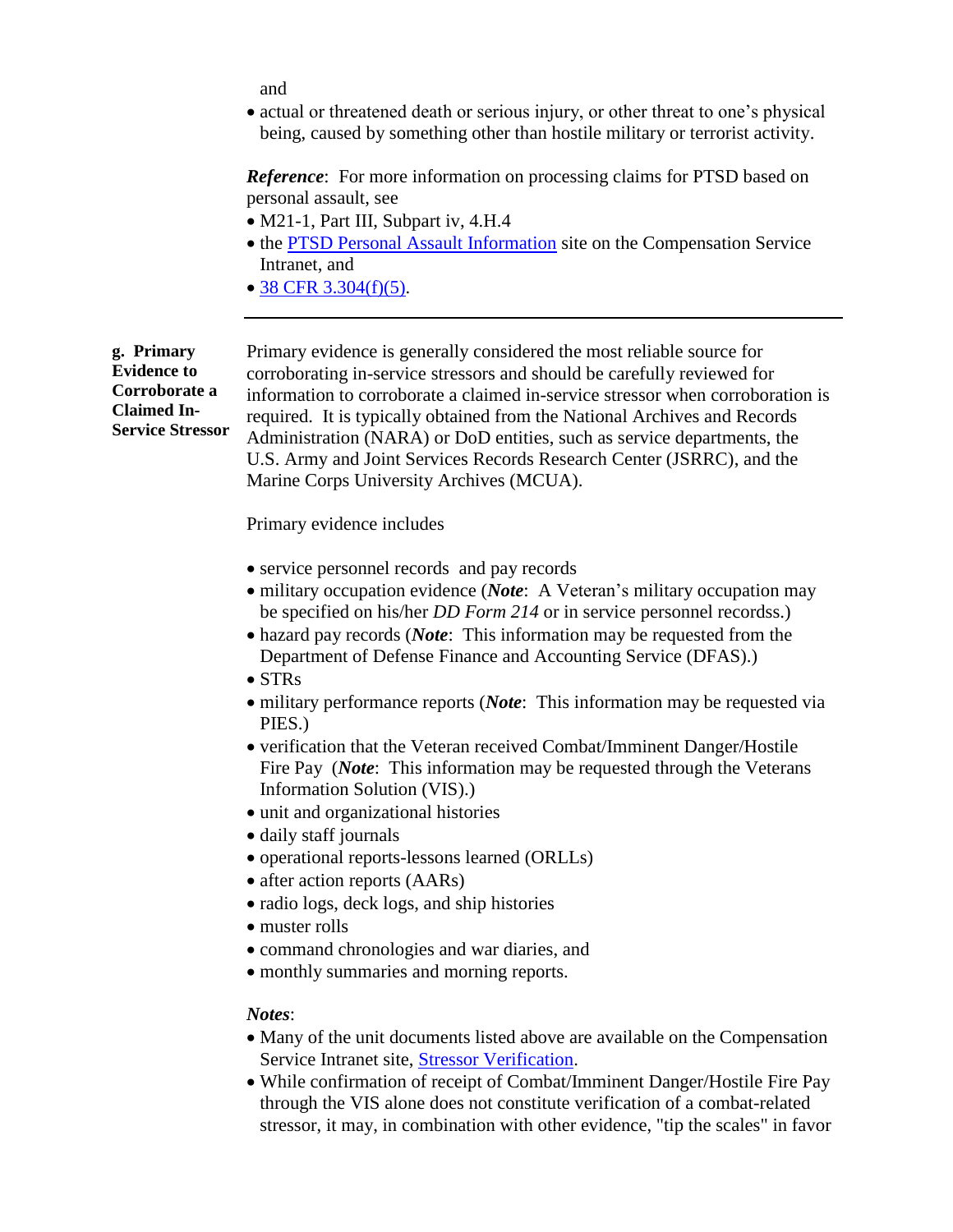of the Veteran's assertion of his/her involvement in combat.

*Reference*: For more information on Combat/Imminent Danger/Hostile Fire Pay, see the **PTSD** Rating Job Aid website.

| h. Secondary<br><b>Sources of</b><br><b>Evidence That</b><br>May<br>Corroborate a<br><b>Claimed In-</b><br><b>Service Stressor</b>                                    | Review the following secondary sources of evidence critically and carefully<br>for information confirming participation in combat or to otherwise<br>corroborate a claimed in-service stressor when corroboration is required<br>• buddy statements<br>• contemporaneous letters and diaries<br>• newspaper archives, and<br>• information from Veterans Benefits Administration (VBA)-sanctioned web<br>sites, which may be accessed through the PTSD Rating Job Aid website.            |
|-----------------------------------------------------------------------------------------------------------------------------------------------------------------------|-------------------------------------------------------------------------------------------------------------------------------------------------------------------------------------------------------------------------------------------------------------------------------------------------------------------------------------------------------------------------------------------------------------------------------------------------------------------------------------------|
|                                                                                                                                                                       | <b>Important:</b><br>• All sources of evidence obtained for purposes of stressor verification must<br>be fully documented in the claims folder.<br>• It may not be necessary to corroborate the claimed stressor if it is<br>- related to the Veteran's fear of hostile military or terrorist activity, and<br>- consistent with the places, types, and circumstances of the Veteran's<br>service.                                                                                        |
| <i>i.</i> Accepting<br><b>Buddy</b><br><b>Statements of a</b><br><b>Fellow Veteran</b><br>as<br>Corroboration<br>of a Claimed<br><b>In-Service</b><br><b>Stressor</b> | Accept a buddy statement of a fellow Veteran as corroboration of a claimed<br>in-service stressor, if the statement is consistent with the time, place, and<br>circumstances of the service of both the Veteran and the fellow Veteran<br>making the buddy statement.<br>If the evidence available calls into question the qualifications of the fellow<br>Veteran to make the statement, ask the person to submit his/her DD Form 214<br>or other evidence of service with the claimant. |
|                                                                                                                                                                       | <i>Note</i> : Upon receipt of a <i>DD Form 214</i> (or other document containing<br>personally identifiable information) from a fellow Veteran<br>• place the document in a separate envelope in the claims folder, and<br>• annotate on the envelope that the contents must not be<br>- reproduced, or<br>- reviewed by the Veteran to whom the claims folder pertains or his/her<br>representative.                                                                                     |
| j. Obtaining<br><b>Evidence</b><br><b>Related to</b><br><b>Claimed</b><br><b>Stressors</b>                                                                            | For more information on obtaining service records, medical treatment<br>records, and evidence of stressors, see M21-1, Part IV, Subpart ii, 1.D.                                                                                                                                                                                                                                                                                                                                          |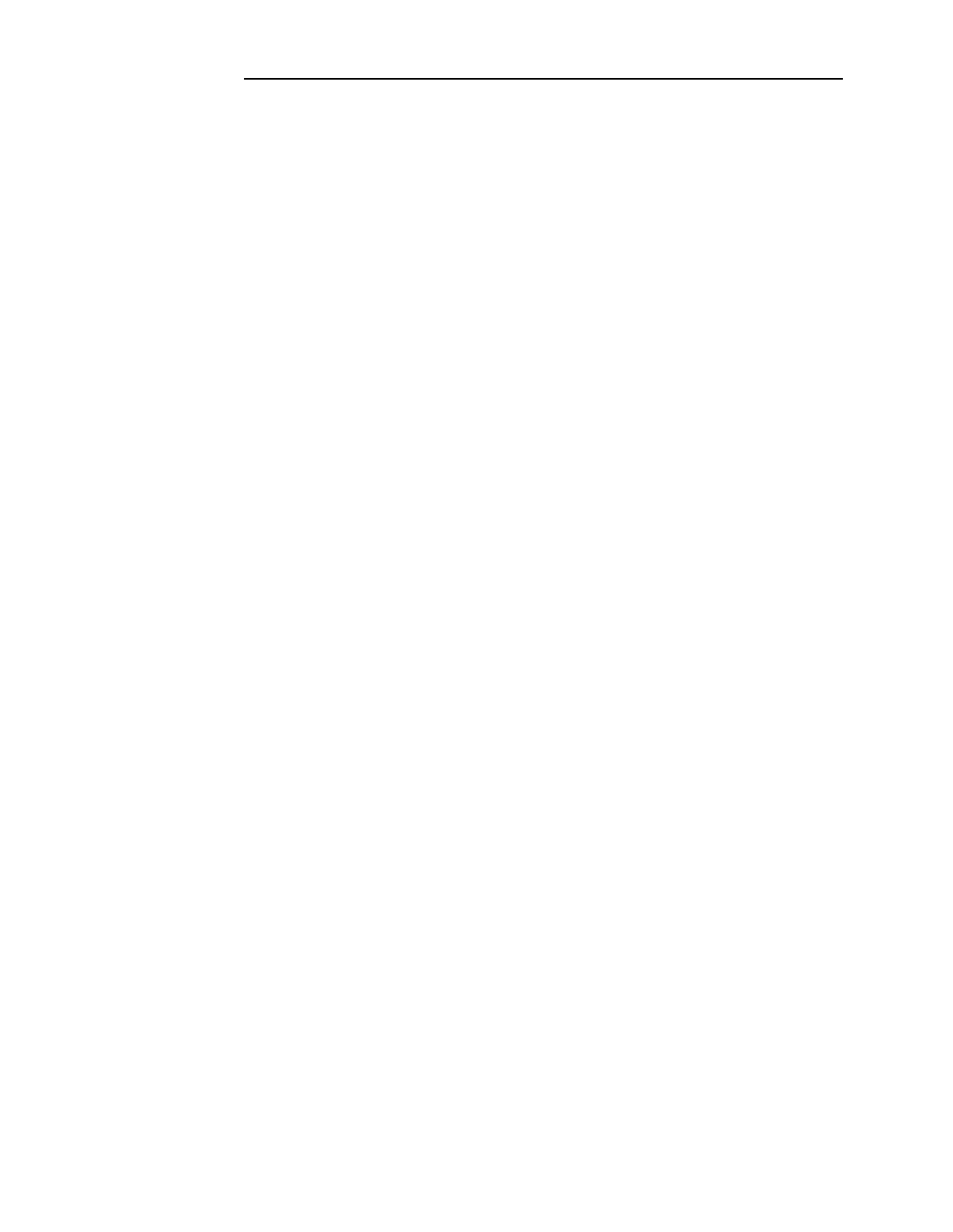## **4. Evaluating Evidence in Claims for PTSD Based on Personal Trauma**

| <b>Introduction</b>                                              | This topic contains information about evaluating evidence in claims based on<br>personal trauma, including                                                                                                                                                                                                                                                                                                                          |
|------------------------------------------------------------------|-------------------------------------------------------------------------------------------------------------------------------------------------------------------------------------------------------------------------------------------------------------------------------------------------------------------------------------------------------------------------------------------------------------------------------------|
|                                                                  | • general information on personal trauma<br>· obtaining evidence of personal trauma<br>• alternative evidence of in-service personal trauma<br>• evaluating the available evidence of personal trauma<br>• development requirements for secondary evidence of personal trauma<br>• interpretation of secondary evidence of personal trauma, and<br>• military sexual trauma (MST) during inactive duty for training<br>(INACDUTRA). |
| <b>Change Date</b>                                               | May 1, 2015                                                                                                                                                                                                                                                                                                                                                                                                                         |
| a. General<br><b>Information on</b><br><b>Personal</b><br>Trauma | <b>Personal trauma</b> , for the purpose of VA disability compensation claims<br>based on PTSD, refers broadly to stressor events involving harm perpetrated<br>by a person who is not considered part of an enemy force.                                                                                                                                                                                                           |
|                                                                  | <i>Examples:</i> Assault, battery, robbery, mugging, stalking, harassment.                                                                                                                                                                                                                                                                                                                                                          |
|                                                                  | Military sexual trauma is a subset of personal trauma and refers to sexual<br>harassment, sexual assault, or rape that occurs in a military setting.                                                                                                                                                                                                                                                                                |
|                                                                  | Reference: For more information on processing claims for PTSD based on<br>personal trauma, see the <b>PTSD</b> Personal Assault Information site on the<br><b>Compensation Service Intranet.</b>                                                                                                                                                                                                                                    |
| b. Obtaining<br><b>Evidence of</b>                               | Because a personal trauma is an extremely personal and sensitive issue                                                                                                                                                                                                                                                                                                                                                              |
| <b>Personal</b><br><b>Trauma</b>                                 | • many incidents of personal trauma are not officially reported, and<br>• the victims of this type of in-service trauma may find it difficult to produce<br>evidence to support the occurrence of the stressor.                                                                                                                                                                                                                     |
|                                                                  | <b>Important:</b> The Secretary has undertaken a special obligation to assist a<br>claimant in producing corroborating evidence of an in-service stressor per<br><i>Patton v. West</i> , 12 Vet. App. 272 (1999).                                                                                                                                                                                                                   |
|                                                                  | <b>Reference:</b> For more information on obtaining service records, medical<br>treatment records, and evidence of personal trauma, see M21-1, Part IV,<br>Subpart ii, 1.D.5.                                                                                                                                                                                                                                                       |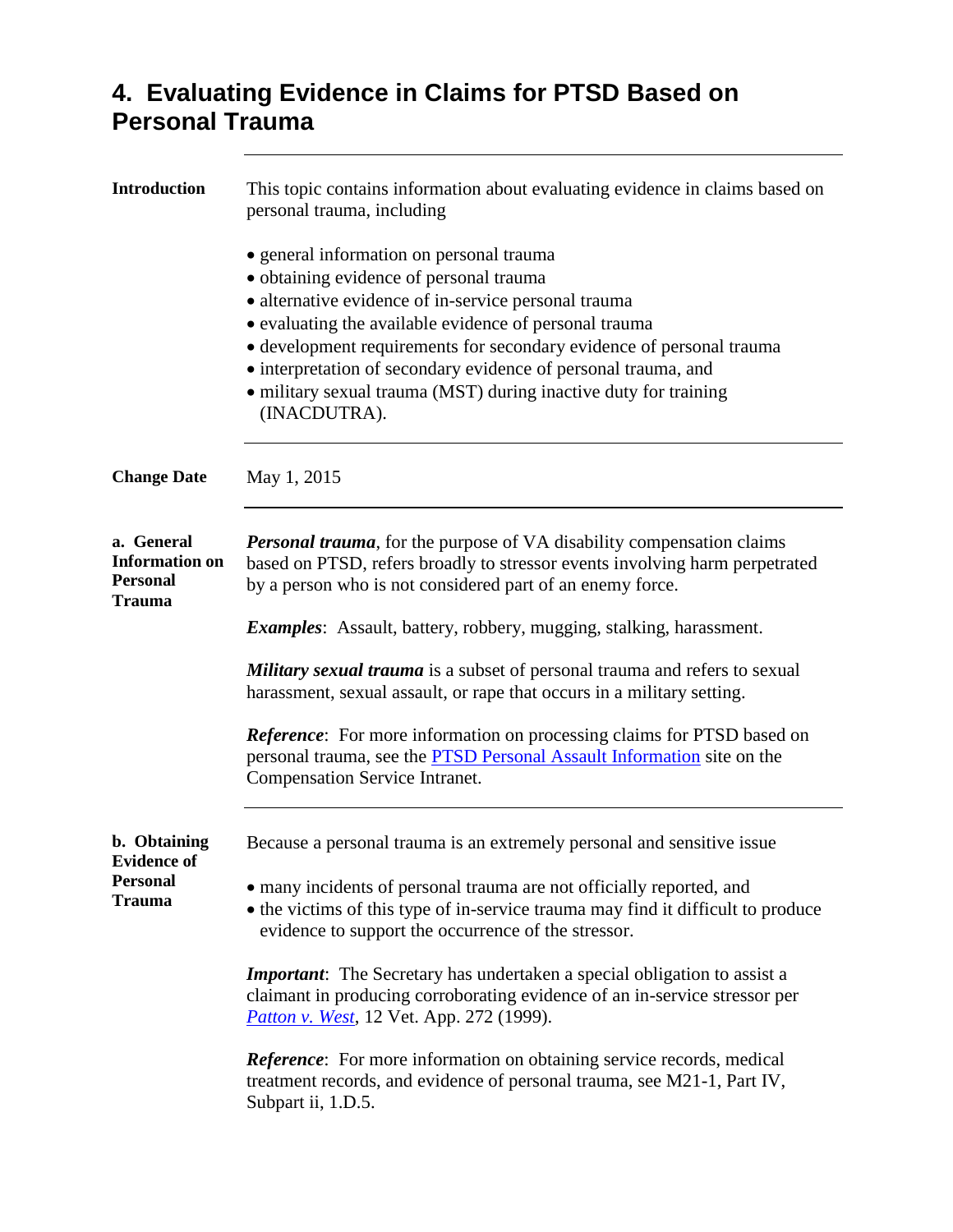**c. Alternative Evidence of In-Service Personal Trauma** If STRs and service personnel records contain no explicit documentation that personal trauma, including in-service sexual assault, occurred, review of the records submitted by the Veteran in response to a request for information may identify alternative sources of evidence that can help establish an in-service stressful incident.

Sources of such evidence may include

- a rape crisis center or center for domestic abuse
- a counseling facility or health clinic
- family members or roommates
- a faculty member
- civilian police reports
- medical reports from civilian physicians or caregivers who treated the Veteran immediately following the incident or sometime later
- a chaplain or clergy
- fellow service members-, and
- personal diaries or journals.

*Note*: **[38 CFR 3.304\(f\)\(5\)](http://www.ecfr.gov/cgi-bin/text-idx?SID=06cf8134ae45dfaba82182c69b61f6c7&node=se38.1.3_1304&rgn=div8)** provides that in PTSD claims based on in-service personal assault, evidence from sources other than the Veteran's service records may be used to corroborate the Veteran's account of the stressor incident. However, VA Office of General Counsel concluded in [VAOPGCPREC 3-2012](http://www.va.gov/OGC/docs/2012/P0312001.pdf) that PTSD personal assault regulation changes and guidance are *not* a sufficient basis for invocation of liberalizing law effective date rules.

*Important*: VA may not treat the absence of a service record documenting an unreported sexual assault as evidence that the sexual assault did not occur as indicated in *[AZ, AY v. Shinseki](http://cafc.uscourts.gov/images/stories/opinions-orders/12-7046.Opinion.9-26-2013.1.PDF)*, 731 F.3d 1303 (Fed. Cir. 2013). In addition, VA may not rely on a Veteran's failure to report an in-service sexual assault to military authorities as pertinent evidence that the sexual assault did not occur. Therefore, do not use the absence of service record documentation or lack of report of in-service sexual assault to military authorities as evidence to conclude that a sexual assault did not occur.

*Reference*: For more information on negative evidence, see M21-1, Part III, Subpart iv, 5.2.f-h.

**d. Evaluating the Available Evidence of Personal Trauma** When preparing a decision, carefully evaluate all of the available evidence. If STRs and service personnel records contain no explicit documentation that personal trauma occurred, and alternative sources of evidence do not provide credible supporting evidence of personal trauma, consider secondary evidence including evidence of behavioral changes around the time of, and after, the incident(s). Secondary and behavioral change evidence of trauma may

include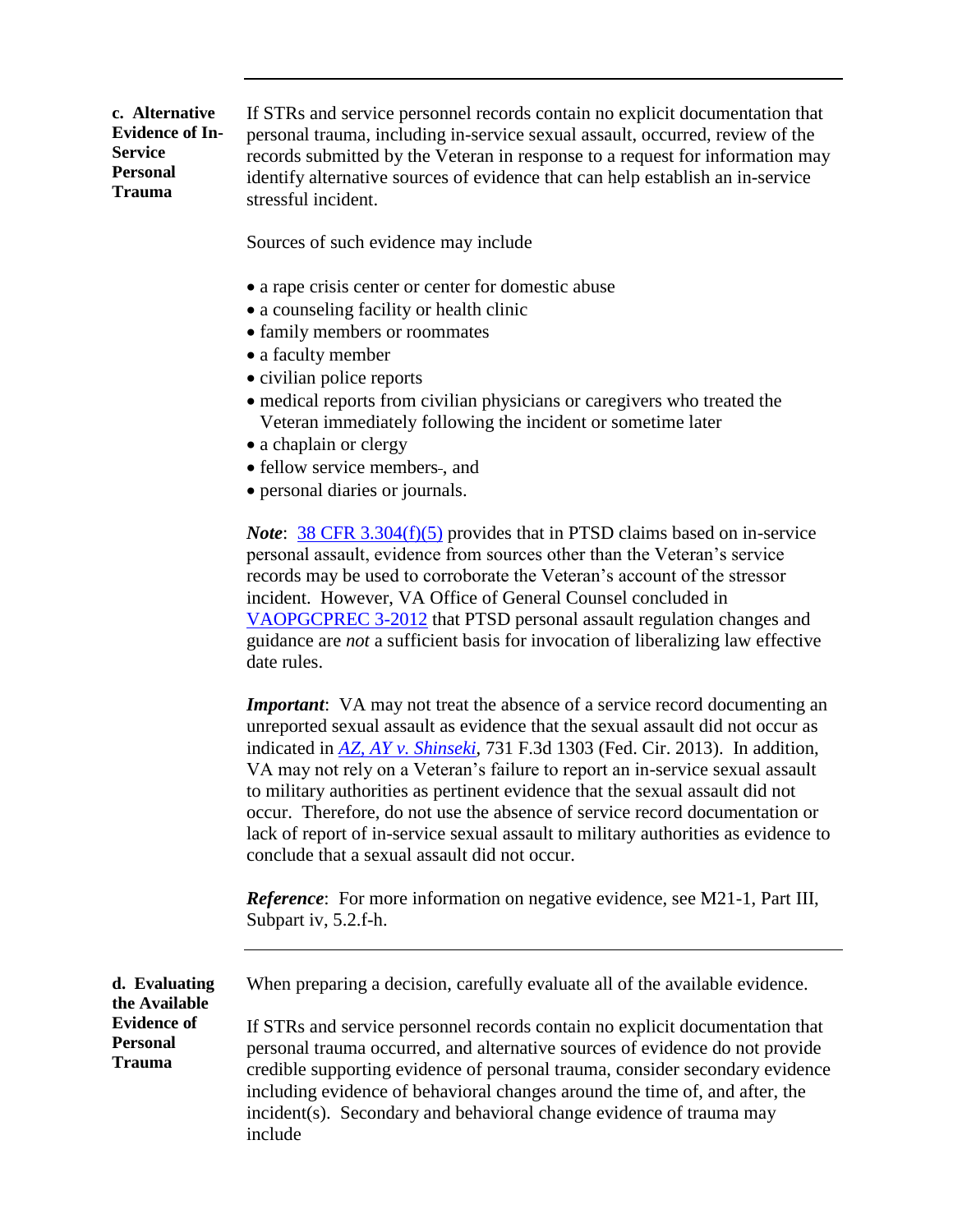| e. Development<br>Do not deny a PTSD claim that is based on in-service personal trauma<br><b>Requirements</b><br>without first advising the Veteran that secondary evidence from sources other<br>for Secondary<br>than STRs, such as evidence of behavioral changes, may constitute credible<br><b>Evidence of</b><br>supporting evidence of the stressor.<br><b>Personal</b><br>Trauma<br>Allow the Veteran an opportunity to furnish this type of evidence or indicate |                                                 | • increased use or abuse of leave without an apparent reason, such as family<br>obligations or family illness<br>• episodes of depression, panic attacks, or anxiety without identifiable<br>reasons<br>• visits to a medical or counseling clinic or dispensary without a specific<br>diagnosis or specific ailment<br>• use of, or increased interest in, pregnancy tests or tests for sexually-<br>transmitted diseases (including HIV) around the time of the incident<br>• sudden requests that the Veteran's military occupational series or duty<br>assignment be changed without other justification<br>• changes in performance and performance evaluations<br>• increased or decreased use of prescription medications<br>• increased use of over-the-counter medications<br>• alcohol or drug abuse<br>• increased disregard for military or civilian authority<br>• obsessive behavior such as overeating or undereating<br>· unexplained economic or social behavior changes<br>• treatment for physical injuries around the time of the claimed trauma, but<br>not reported as a result of the trauma, and/or<br>• the breakup of a primary relationship.<br><i>Note:</i> Behavioral change evidence may include lay statements or<br>documentary evidence. |
|---------------------------------------------------------------------------------------------------------------------------------------------------------------------------------------------------------------------------------------------------------------------------------------------------------------------------------------------------------------------------------------------------------------------------------------------------------------------------|-------------------------------------------------|---------------------------------------------------------------------------------------------------------------------------------------------------------------------------------------------------------------------------------------------------------------------------------------------------------------------------------------------------------------------------------------------------------------------------------------------------------------------------------------------------------------------------------------------------------------------------------------------------------------------------------------------------------------------------------------------------------------------------------------------------------------------------------------------------------------------------------------------------------------------------------------------------------------------------------------------------------------------------------------------------------------------------------------------------------------------------------------------------------------------------------------------------------------------------------------------------------------------------------------------------------------------------|
|                                                                                                                                                                                                                                                                                                                                                                                                                                                                           |                                                 |                                                                                                                                                                                                                                                                                                                                                                                                                                                                                                                                                                                                                                                                                                                                                                                                                                                                                                                                                                                                                                                                                                                                                                                                                                                                           |
|                                                                                                                                                                                                                                                                                                                                                                                                                                                                           | f.<br>Interpretation<br>of Secondary            | Secondary or behavior change evidence typically needs interpretation by a<br>clinician in personal trauma claims.                                                                                                                                                                                                                                                                                                                                                                                                                                                                                                                                                                                                                                                                                                                                                                                                                                                                                                                                                                                                                                                                                                                                                         |
|                                                                                                                                                                                                                                                                                                                                                                                                                                                                           | <b>Evidence of</b><br><b>Personal</b><br>Trauma | Submit evidence received for a medical opinion as to whether the credible<br>factual evidence of behavior changes demonstrated by the Veteran is<br>consistent with the expected reaction or adjustment of a person who has been<br>subjected to an assault.                                                                                                                                                                                                                                                                                                                                                                                                                                                                                                                                                                                                                                                                                                                                                                                                                                                                                                                                                                                                              |
|                                                                                                                                                                                                                                                                                                                                                                                                                                                                           |                                                 | If the examiner offers a credible, unequivocal, and nonspeculative assessment<br>that the evidence of record is consistent with the occurrence of the claimed<br>assault, that opinion can constitute credible supporting evidence that the<br>claimed in-service stressor occurred. If the opinion is merely speculative,<br>equivocal, contradictory, or otherwise insufficient for rating purposes, it                                                                                                                                                                                                                                                                                                                                                                                                                                                                                                                                                                                                                                                                                                                                                                                                                                                                 |

should be returned for clarification.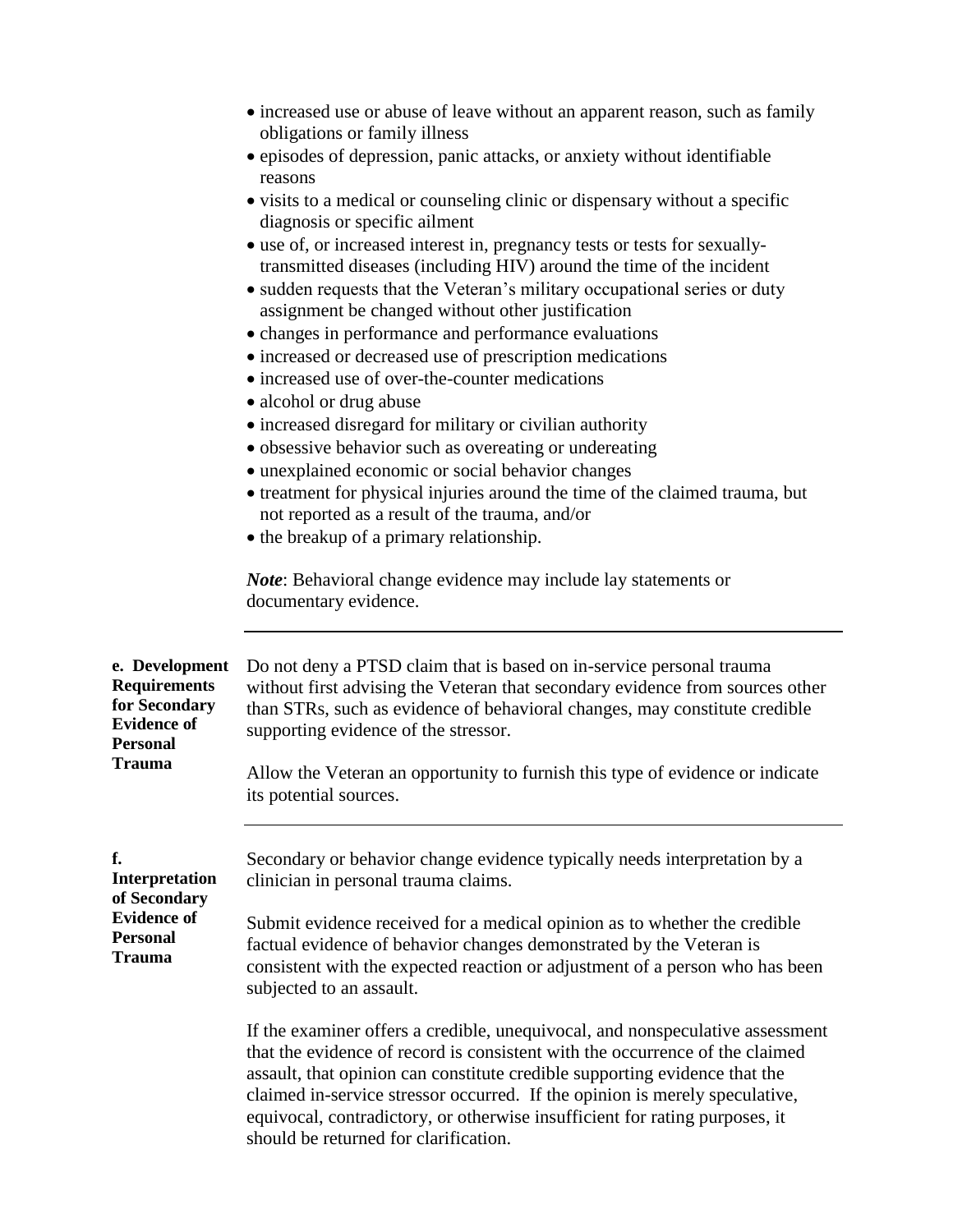*References*: For more information on

- VA's responsibility to obtain secondary evidence needed to corroborate a personal trauma claim, see *[Patton v. West,](http://vbaw.vba.va.gov/bl/21/Advisory/CAVCDAD.htm#bmp)* 12 Vet.App. 272 (1999)
- use of medical opinion evidence to determine whether a stressor is corroborated, see *[Menegassi v. Shinseki](http://vbaw.vba.va.gov/bl/21/advisory/CAVCDAD.htm#bmm)*, 638 F.3d 1379 (Fed. Cir, 2011)
- qualification requirements for mental health examiners see M21-1, Part III, Subpart iv, 3.D.2, and
- requesting medical opinions, see M21-1, Part III, Subpart iv, 3.A.7.

**g. MST During INACDUTRA** Veterans whose stressor occurred during inactive duty for training (INACDUTRA) are eligible for service connection in the same manner as those whose stressor occurred during active duty or active duty for training. VA Office of General Counsel concluded in [VAOPGCPREC 08-2001](http://www4.va.gov/ogc/docs/2001/prc08-2001.doc) that "PTSD resulting from sexual assault may be considered a disability resulting from an injury."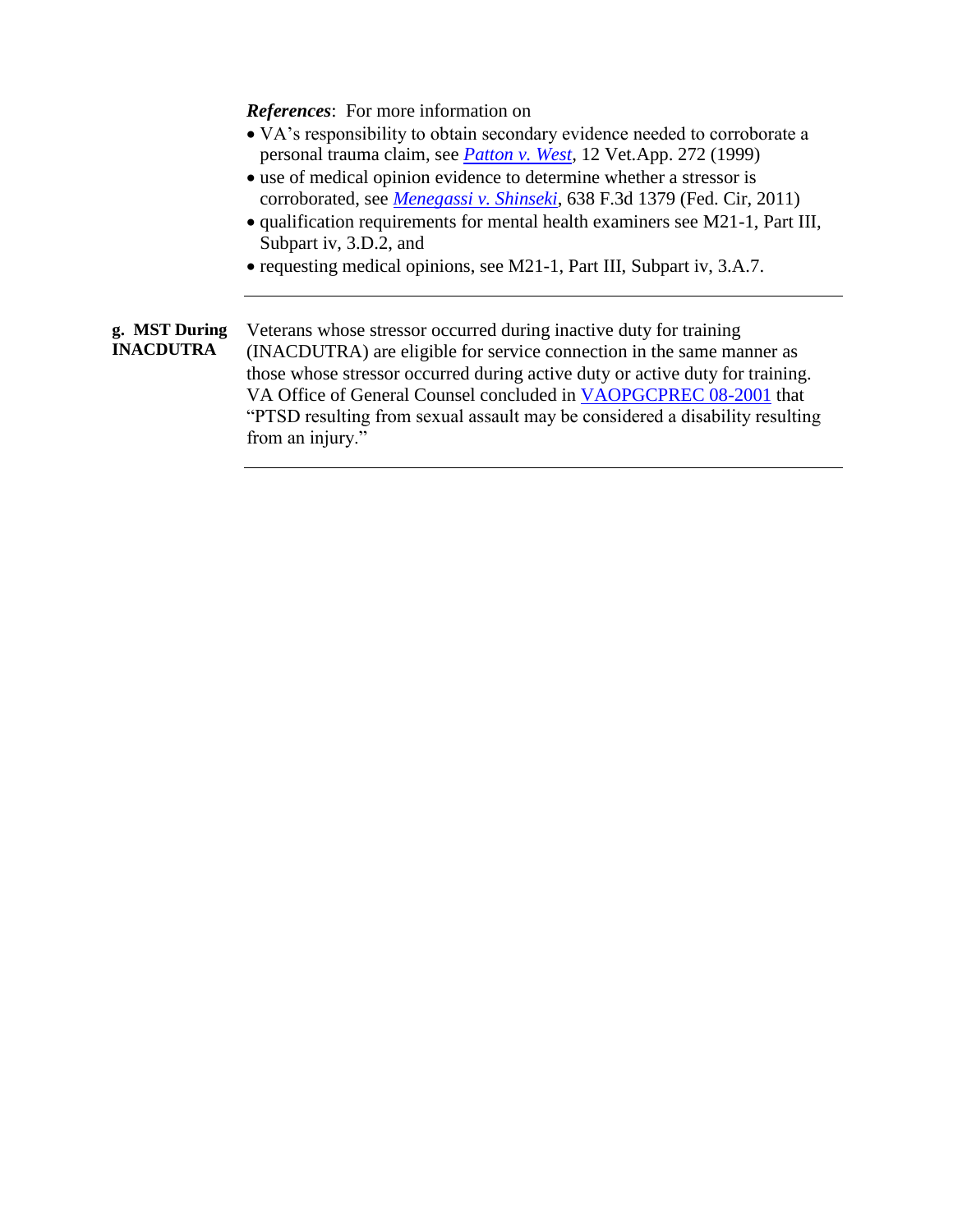### **5. Handling Examinations in Claims for Service Connection for PTSD**

| <b>Introduction</b>                                                       | This topic contains information about handling examinations in claims for SC<br>for PTSD, including<br>• when to proceed with an examination in a PTSD claim<br>• requesting initial PTSD examinations, and<br>• handling insufficient PTSD examination reports.                                                                                                                                                                                                                                                                                                                                                                                                                                                                                                                                                                                                                                                                                                                                                                             |
|---------------------------------------------------------------------------|----------------------------------------------------------------------------------------------------------------------------------------------------------------------------------------------------------------------------------------------------------------------------------------------------------------------------------------------------------------------------------------------------------------------------------------------------------------------------------------------------------------------------------------------------------------------------------------------------------------------------------------------------------------------------------------------------------------------------------------------------------------------------------------------------------------------------------------------------------------------------------------------------------------------------------------------------------------------------------------------------------------------------------------------|
| <b>Change Date</b>                                                        | August 24, 2015                                                                                                                                                                                                                                                                                                                                                                                                                                                                                                                                                                                                                                                                                                                                                                                                                                                                                                                                                                                                                              |
| a. When to<br><b>Proceed With</b><br>an Examination<br>in a PTSD<br>Claim | In PTSD claims alleging personal trauma, if development fails to identify<br>credible supporting evidence that the claimed stressor actually occurred, or<br>fails to show in-service behavioral changes, deny the claim. Otherwise,<br>request an examination if it is necessary to decide the claim.                                                                                                                                                                                                                                                                                                                                                                                                                                                                                                                                                                                                                                                                                                                                       |
|                                                                           | In PTSD claims alleging a stressor other than personal trauma, if development<br>fails to identify credible supporting evidence that the claimed stressor actually<br>occurred, then deny the claim after necessary documentation has been<br>received detailing that the stressor could not be corroborated as detailed by<br>M21-1, Part III, Subpart iv, 4.H.6.i. Request an immediate examination if                                                                                                                                                                                                                                                                                                                                                                                                                                                                                                                                                                                                                                     |
|                                                                           | • evidence or records confirm the stressor occurred<br>• evidence (to include lay statements) indicates the Veteran currently suffers<br>from symptoms consistent with a diagnosis of PTSD, and<br>• medical evidence adequate for rating purposes is not already of record.                                                                                                                                                                                                                                                                                                                                                                                                                                                                                                                                                                                                                                                                                                                                                                 |
|                                                                           | Notes:<br>• Do not request an examination until<br>- all development actions are complete, and<br>- all medical evidence requested has been received (or the specified time<br>limit for submitting the evidence has expired).<br>• Forward the claims folder to the examining facility and request its review as<br>part of the examination process any time the issue is SC for PTSD.<br>• In PTSD claims alleging personal trauma based on military sexual trauma<br>(MST), a VA examination should be scheduled and a medical opinion<br>requested when there is evidence of a "marker" found in the records. The<br>term <i>marker</i> refers to evidentiary signs, events, or circumstances indicating<br>a possibility that the claimed stressor occurred. Carefully review the claims<br>folder for evidence of reports, lay statements, or behavioral changes that<br>may be associated with the approximate timeframe of the claimed stressor.<br>For examples of behavioral changes, see M21-1, Part III, Subpart iv,<br>4.H.4.d. |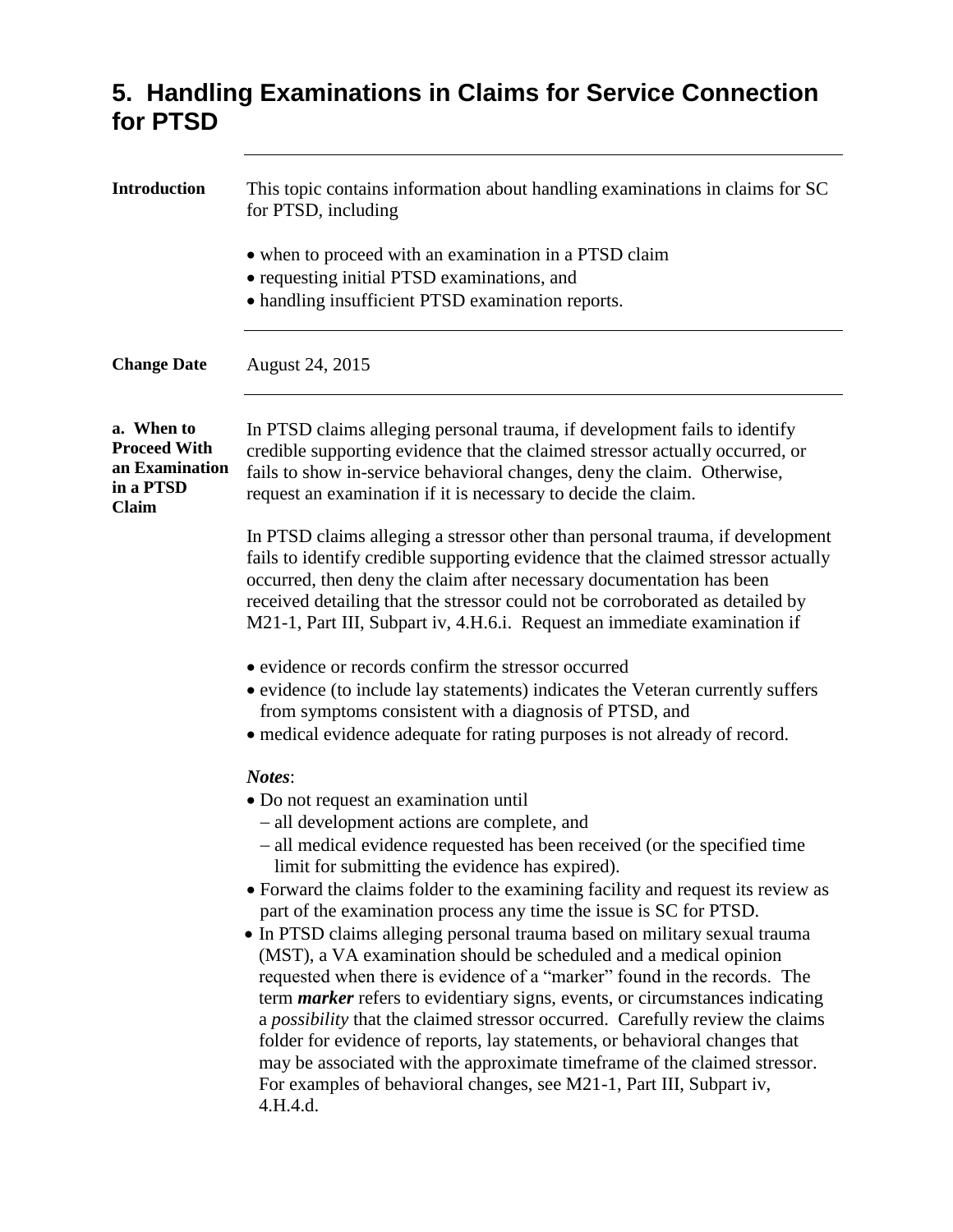*References*: For more information on

- requesting examinations, see M21-1, Part III, Subpart iv, 3.A
- medical opinions to interpret secondary or behavior change evidence, see M21-1, Part III, Subpart iv, 4.H.4.f.
- PTSD examinations, see the "Best Practice Manual" in the Rating Job Aids [website,](http://vbaw.vba.va.gov/bl/21/Rating/rat01.htm) and
- assisting with medical evidence requests, see M21-1, Part I, 1.C.

**b. Requesting Initial PTSD Examinations** When evidence of exposure to stressors related to combat, experience as an FPOW, fear of hostile military or terrorist activity, or drone aircraft crew member duties is established by a Veteran's individual decoration(s) or other military records, include a statement to that effect in the *Remarks* section of the examination request. This evidence allows VA (including the examiner) to accept the Veteran's own description of the specific events without further corroboration.

> If the claimed stressor is related to a fear of hostile military or terrorist activity, add the following language to the examination request:

*Examiner,*

*In addition to the other information provided in the examination report, please specifically state whether or not the claimed stressor is related to the Veteran's fear of hostile military or terrorist activity.*

*Important*: Evidence of experience as an FPOW, exposure to combat, fear of hostile military or terrorist activity, or drone aircraft crew member duties in itself, does not satisfy the diagnostic criteria for PTSD.

*Note*: When requesting a PTSD examination, specify that, if possible, the Veteran's treating mental health professional should not perform the examination.

*References*: For more information on evidence of stressors related to combat, experience as an FPOW, or a fear of hostile military or terrorist activity, see

- M21-1, Part III, Subpart iv, 4.H.3, and
- M21-1, Part IV, Subpart ii, 1.D.

|                     | c. Handling |  |
|---------------------|-------------|--|
| <b>Insufficient</b> |             |  |
| <b>PTSD</b>         |             |  |
| <b>Examination</b>  |             |  |
| <b>Reports</b>      |             |  |

Reasons that a PTSD examination report may be insufficient for VA purposes include

- the assessment does not conform to current DSM standards
	- $\overline{\phantom{a}}$  it does not identify or adequately describe the claimed stressor(s), or
	- it does not sufficiently describe symptomatology, social and occupational functional impairment or other facts required by the diagnostic criteria
- the examiner did not discuss the significance of, and reconcile, any differential diagnoses or changes in diagnosis
- the claims folder was not provided or the examiner did not review provided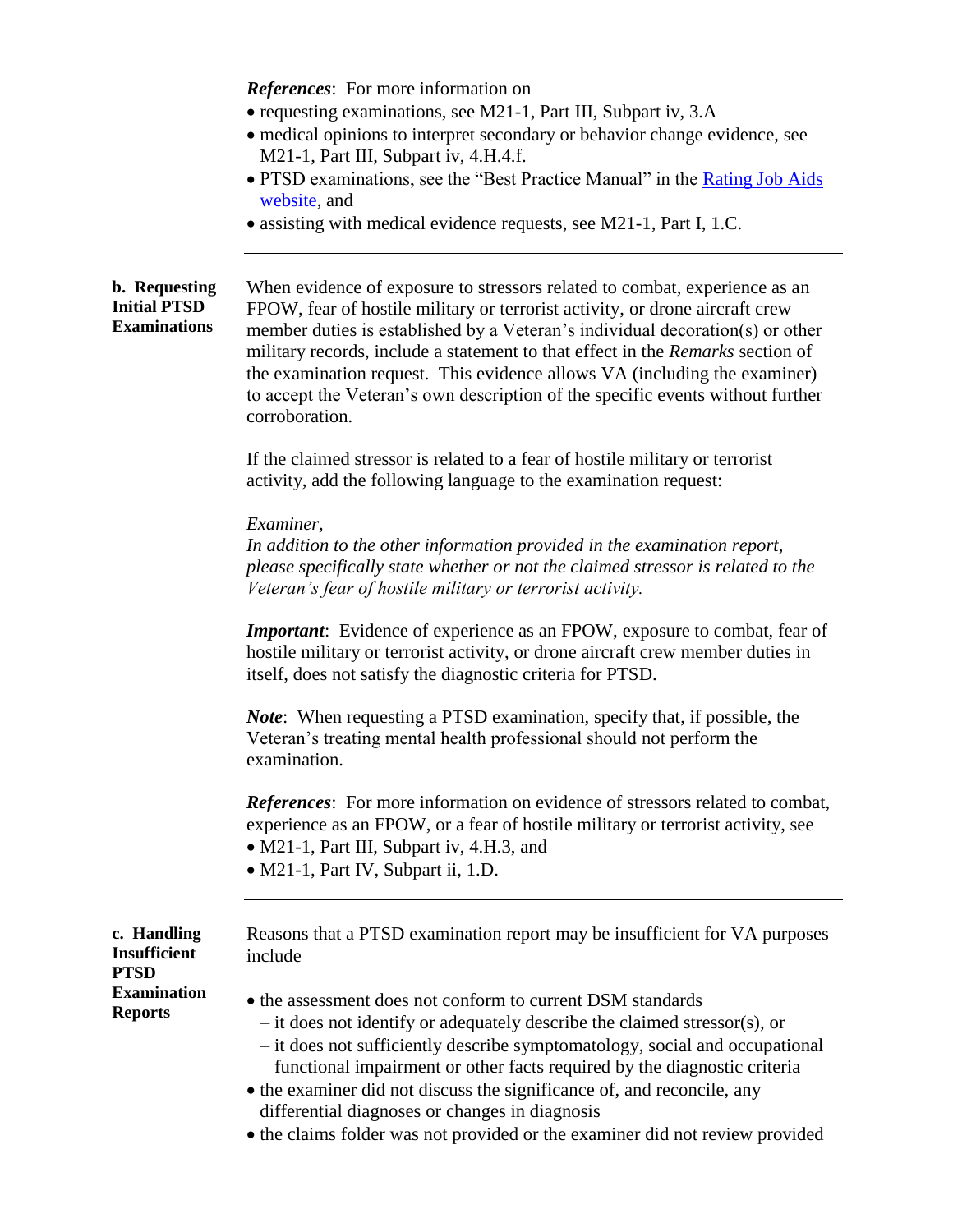claims folder material

- the examiner did not offer a requested comment or opinion
- the examiner was not sufficiently qualified to render an initial diagnosis as specified in M21-1, Part III, Subpart iv, 3.D.2.f
- the examiner did not justify a conclusion that an opinion could not be provided without resorting to mere speculation, or
- the examination was not conducted by a properly-qualified examiner.

*Important*: A PTSD examination based on fear of hostile military or terrorist activity that links a diagnosis of PTSD to the claimed, uncorroborated event (such as a rocket or mortar attack) rather than to "fear" should not be treated as insufficient on that basis. Fear (or helplessness or horror) refers to the reaction to the threat or stressor as required under prior versions of the DSM-4. The requirement of a reaction to the stressor was removed in DSM-5.

When a PTSD examination report is insufficient for rating purposes follow procedures in M21-1, Part III, Subpart iv, 3.D.3.

[38 CFR 3.304\(f\)\(3\)](http://www.ecfr.gov/cgi-bin/text-idx?SID=06cf8134ae45dfaba82182c69b61f6c7&node=se38.1.3_1304&rgn=div8) permits a decision maker to accept lay evidence of uncorroborated events associated with risks of death or serious injury from service in an environment where there is hostile military or terrorist activity.

#### *Notes*:

- The diagnosis of PTSD must be made by a competent (properly qualified) medical professional and should be unequivocal.
- The examining psychiatrist or psychologist should comment on whether the Veteran has experienced other traumatic events and, if so, indicate the relevance of these events to the current symptoms.
- If an examination report contains information utilizing both prior versions of DSM and DSM-5, a claims processor must use whichever evidence is more favorable to the Veteran and accept mental disability (PTSD and non-PTSD) DBQs describing mental disability findings (diagnoses and symptoms) relatable to either historic DSM or current DSM-5 criteria. Veterans Health Administration (VHA) has instructed examiners that they may perform the original examination using DSM-5 criteria, but that if no diagnosis is applicable under DSM-5, the examiner should provide a diagnosis and opinion, if applicable, under prior versions to include DSM-4.

#### *References*: For more information on

- qualification requirements for mental health examiners, see M21-1, Part III, Subpart iv, 3.D.2
- examination requirements generally, see M21-1, Part III, Subpart iv, 3.D.2, and
- handling examinations that are insufficient for rating purposes, see M21-1, Part III, Subpart iv, 3.D.3.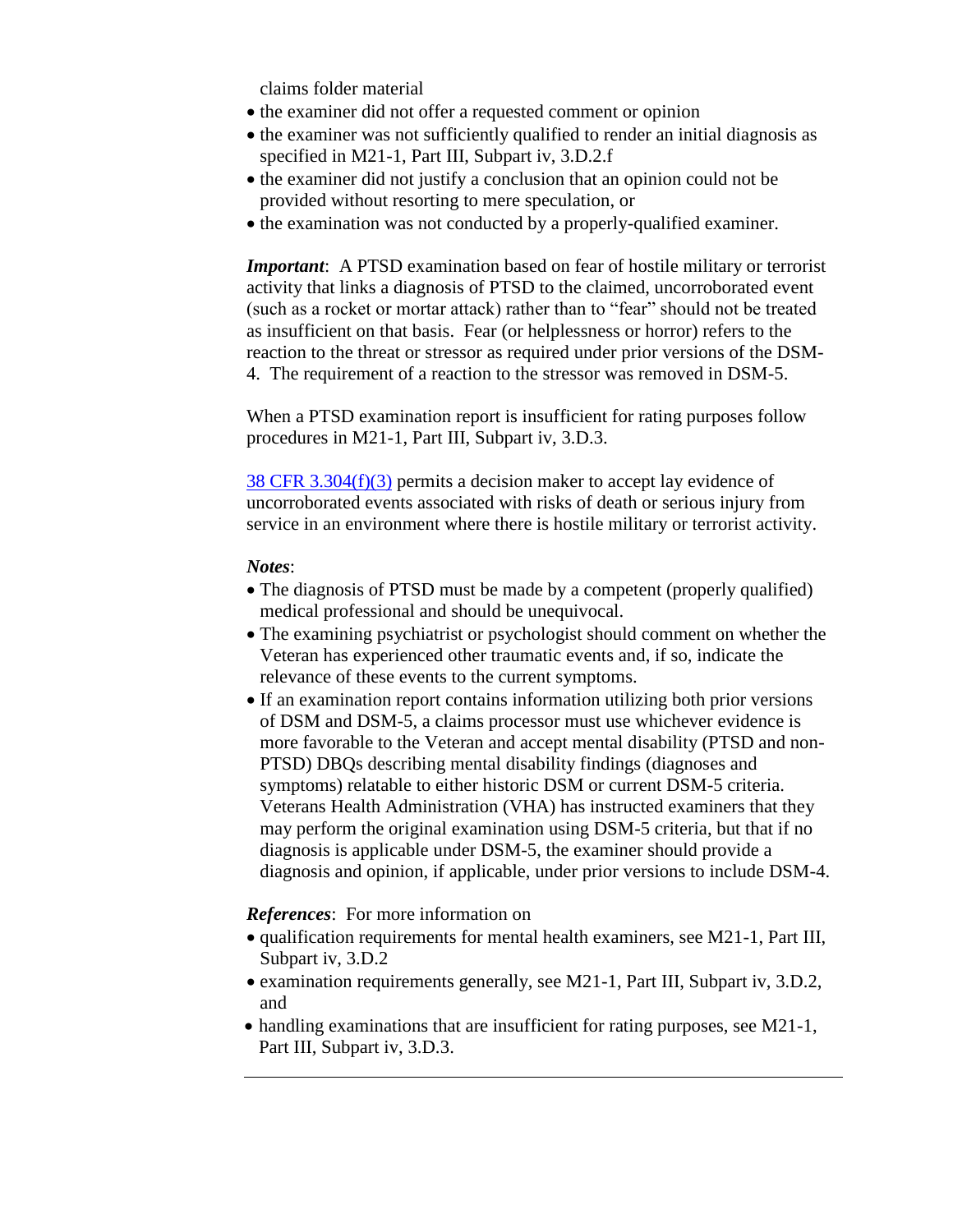# **6. Deciding a Claim for Service Connection for PTSD**

| <b>Introduction</b>                              | This topic contains information about deciding a claim for service connection<br>for PTSD, including                                                                                                                                                                                                                                                                                                                                                                                                                                                                                                                                                                                   |  |  |
|--------------------------------------------------|----------------------------------------------------------------------------------------------------------------------------------------------------------------------------------------------------------------------------------------------------------------------------------------------------------------------------------------------------------------------------------------------------------------------------------------------------------------------------------------------------------------------------------------------------------------------------------------------------------------------------------------------------------------------------------------|--|--|
|                                                  | • determining the occurrence of stressors when making the decision<br>· determining combat service<br>• individual decorations as evidence of combat participation<br>• action to take if a Veteran received a combat decoration but does not state<br>the nature of the stressor<br>• considering secondary evidence of engagement in combat<br>• requirement for credible supporting evidence of a stressor<br>• identifying credible supporting evidence of a stressor when lay testimony is<br>not sufficient<br>• reviewing evidence for corroboration of a stressor<br>• making a decision in a PTSD claim, and<br>• denying a PTSD claim because of an uncorroborated stressor. |  |  |
| <b>Change Date</b>                               | May 1, 2015                                                                                                                                                                                                                                                                                                                                                                                                                                                                                                                                                                                                                                                                            |  |  |
| a. Determining<br>the Occurrence<br>of Stressors | When determining the occurrence of stressors to establish service connection<br>for PTSD, consider the following                                                                                                                                                                                                                                                                                                                                                                                                                                                                                                                                                                       |  |  |
| <b>When Making</b><br>the Decision               | • PTSD does not need to have its onset as a result of combat (for example,<br>vehicular or airplane crashes, large fires, floods, earthquakes, and other<br>disasters evoke significant distress in most involved persons).                                                                                                                                                                                                                                                                                                                                                                                                                                                            |  |  |
|                                                  | • The trauma may be experienced alone, such as in cases of rape or assault, or<br>in the company of groups of people, such as in military combat.<br>• Do not limit a stressor to just one single episode; a group of experiences                                                                                                                                                                                                                                                                                                                                                                                                                                                      |  |  |
|                                                  | also may affect an individual, leading to the development of PTSD.<br>• PTSD can be caused by events that occur before, during, or after service.<br>• PTSD can develop hours, months, or years after a stressor.                                                                                                                                                                                                                                                                                                                                                                                                                                                                      |  |  |
|                                                  | Notes:<br>• The relationship between stressors during military service and current                                                                                                                                                                                                                                                                                                                                                                                                                                                                                                                                                                                                     |  |  |
|                                                  | problems/symptoms will govern the question of service connection.<br>• Symptoms <i>must</i> have a clear relationship to the military stressor as<br>described in the medical reports.                                                                                                                                                                                                                                                                                                                                                                                                                                                                                                 |  |  |
|                                                  | • Despite the possibly long latent period, PTSD may be recognizable by a<br>relevant association between the stressor and the current presentation of<br>symptoms.                                                                                                                                                                                                                                                                                                                                                                                                                                                                                                                     |  |  |
|                                                  | <b>h.</b> Determining Every decision involving the issue of SC for PTSD that allegedly developed                                                                                                                                                                                                                                                                                                                                                                                                                                                                                                                                                                                       |  |  |

**b. Determining** Every decision involving the issue of SC for PTSD that allegedly developed **Combat Service** as a result of combat *must* include a factual determination as to whether or not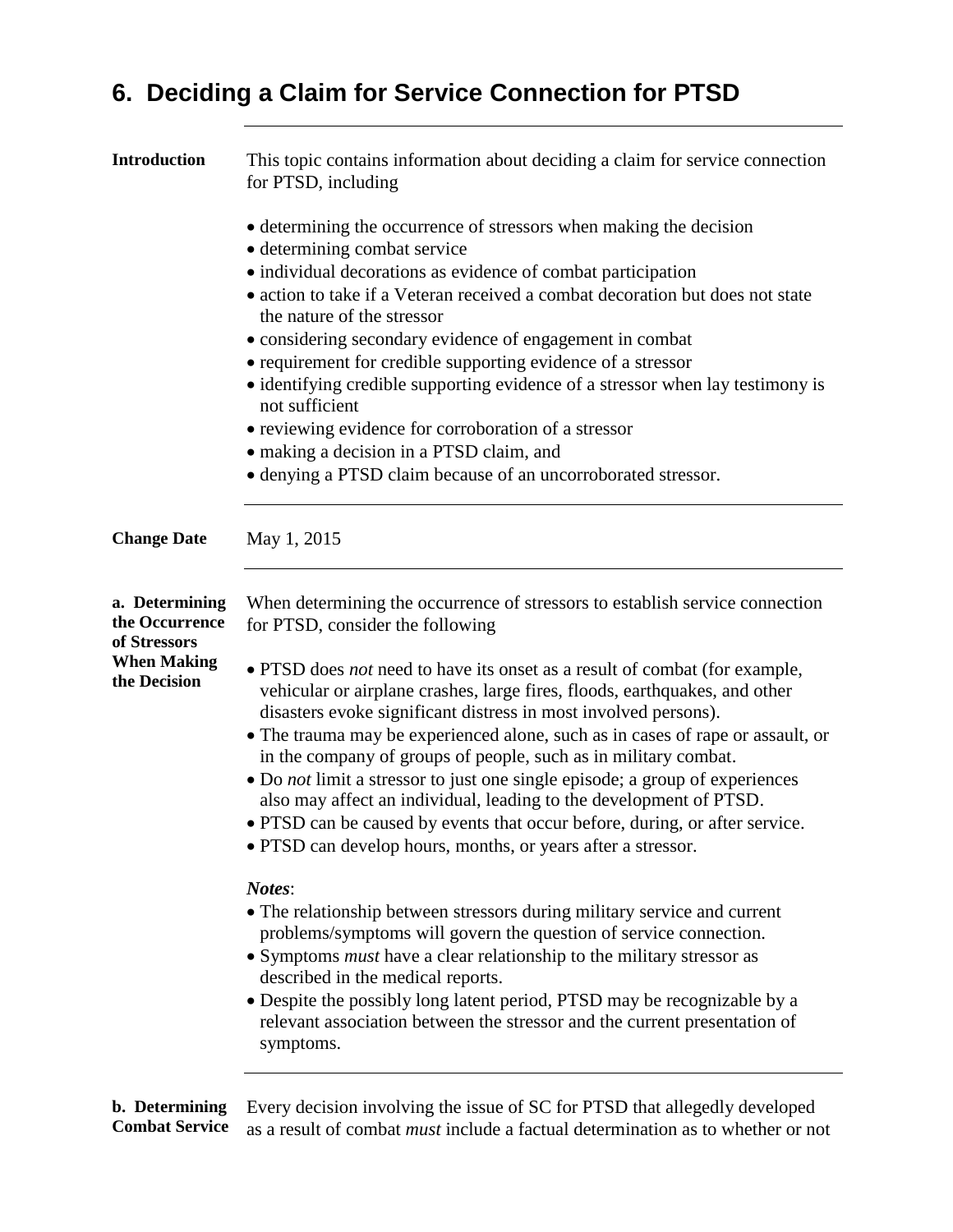the Veteran was engaged in combat, including the reasons or bases for that finding.

*Important*: In order to conclude that a Veteran "engaged in combat with the enemy," the evidence must establish that the Veteran was present during an encounter with a military foe either as a combatant or as a service member performing duty in support of combatants.

### *Notes*:

- There are no limitations as to the type of evidence that may be accepted to confirm engagement in combat. Any evidence that is probative of (serves to establish the fact at issue) combat participation may be used to support a determination that a Veteran engaged in combat.
- Determining whether evidence proves a Veteran developed PTSD as a result of combat-related stressors requires an evaluation of all evidence in the case, including
	- an assessment of the credibility of the evidence, and
	- whether the evidence can establish that the stressful event occurred.
- Apply the benefit-of-the-doubt standard if the evidence is in equipoise.

### *References*: For more information on

- the need to determine combat involvement in PTSD claims, see *[Gaines](http://vbaw.vba.va.gov/bl/21/Advisory/CAVCDAD.htm#bmg) v*. *West*, 11 Vet. App. 113 (1998), and
- what evidence may be used to support a determination that a Veteran engaged in combat, see [VAOPGCPREC 12-99.](http://vbaw.vba.va.gov/bl/21/Advisory/PRECOP/99op/Prc12_99.doc)

**c. Individual**  Consider the receipt of any of the following individual decorations as evidence of personal participation in combat

### **Decorations as Evidence of Combat Participation**

- Air Force Achievement Medal with "V" Device
- Air Force Combat Action Medal
	- Air Force Commendation Medal with "V" Device
	- Air Force Cross
	- Air Medal with "V" Device
	- Army Commendation Medal with "V" Device
	- Bronze Star Medal with "V" Device
	- Combat Action Badge (CAB)
	- Combat Action Ribbon (CAR) (*Note*: Prior to February 1969, the Navy Achievement Medal with "V" Device was awarded.)
	- Combat Aircrew Insignia
- Combat Infantry/Infantryman Badge (CIB)
- Combat Medical Badge
- Distinguished Flying Cross
- Distinguished Service Cross
- Fleet Marine Force (FMF) Combat Operations Insignia
- Joint Service Commendation Medal with "V" Device
- Medal of Honor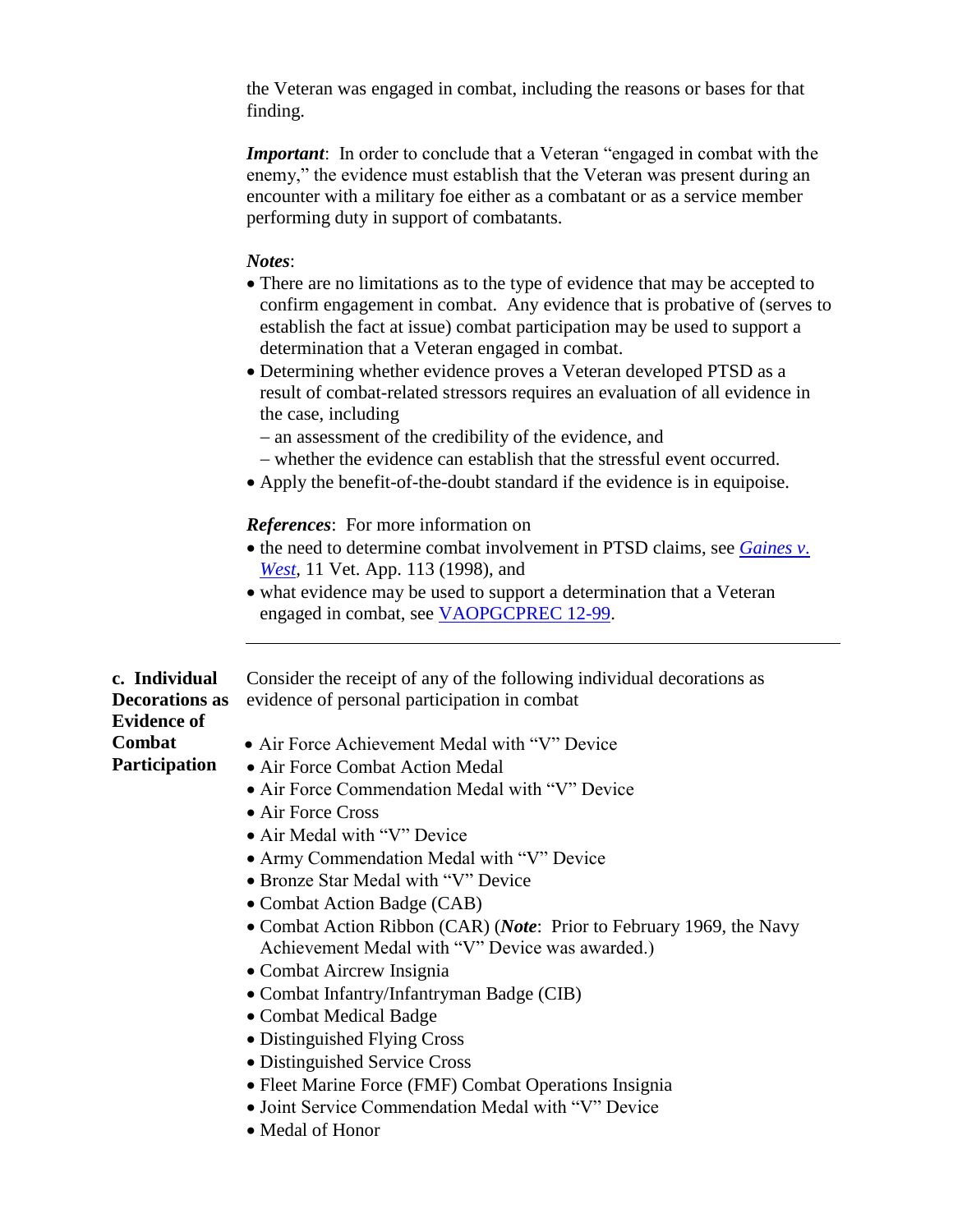|                                                                                                | • Navy Commendation Medal with "V" Device                                                                                                                                                                                         |  |
|------------------------------------------------------------------------------------------------|-----------------------------------------------------------------------------------------------------------------------------------------------------------------------------------------------------------------------------------|--|
|                                                                                                | • Navy Cross<br>• Purple Heart, and/or                                                                                                                                                                                            |  |
|                                                                                                | • Silver Star.                                                                                                                                                                                                                    |  |
|                                                                                                | <b>Important:</b> Receipt of one of the decorations cited above is not the only<br>acceptable evidence of engagement in combat.                                                                                                   |  |
| d. Action to<br>Take if a<br><b>Veteran</b>                                                    | If a Veteran received one of the combat decorations cited in M21-1, Part III,<br>Subpart iv, 4.H.6.c but does not expressly state the nature of the stressor                                                                      |  |
| <b>Received a</b>                                                                              | • assume the stressor is combat-related                                                                                                                                                                                           |  |
| Combat<br><b>Decoration</b>                                                                    | • order an examination, if necessary to decide the claim, and                                                                                                                                                                     |  |
| but Does Not                                                                                   | • in the examination request<br>- state that VA has verified the Veteran's combat service, and                                                                                                                                    |  |
| <b>State the</b>                                                                               | - specify any details regarding the combat stressor contained in the record.                                                                                                                                                      |  |
| <b>Nature of</b>                                                                               |                                                                                                                                                                                                                                   |  |
| <b>Stressor</b>                                                                                | <i>References:</i> For more information on                                                                                                                                                                                        |  |
|                                                                                                | • finding an examination is necessary, see M21-1, Part I, 1.C.3, and<br>• scheduling examinations in PTSD cases, see M21-1, Part III, Subpart iv,<br>4.H.5.                                                                       |  |
| e. Considering<br><b>Secondary</b>                                                             | Although secondary evidence may be used to confirm engagement in combat,<br>it must be critically and carefully reviewed for sufficiency.                                                                                         |  |
| <b>Evidence of</b>                                                                             |                                                                                                                                                                                                                                   |  |
| <b>Engagement</b> in<br>Combat                                                                 | <i>Note</i> : It may not be necessary to confirm engagement in combat if the<br>evidence in the claim meets the lower threshold of a fear of hostile military or<br>terrorist activity.                                           |  |
|                                                                                                | <b>Reference:</b> For more information on secondary sources of evidence, see<br>M21-1, Part III, Subpart iv, 4.H.3.h.                                                                                                             |  |
| f. Requirement<br>for Credible<br><b>Supporting</b><br><b>Evidence of a</b><br><b>Stressor</b> | The requirement for credible supporting evidence of a stressor means that<br>there must be some believable evidence that tends to support the Veteran's<br>assertion. In determining whether evidence is credible, consider its   |  |
|                                                                                                | • plausibility<br>• consistency with other evidence in the case, and<br>• source.                                                                                                                                                 |  |
|                                                                                                | <i>Note</i> : Credibility is only a minimum requirement. (Evidence that is not<br>believable is not entitled to any weight.) In addition to being credible,<br>evidence must also<br>• be material or probative to the issue, and |  |
|                                                                                                | • have enough weight to persuade the decision-maker that the stressor is<br>sufficiently verified with some degree of specificity.                                                                                                |  |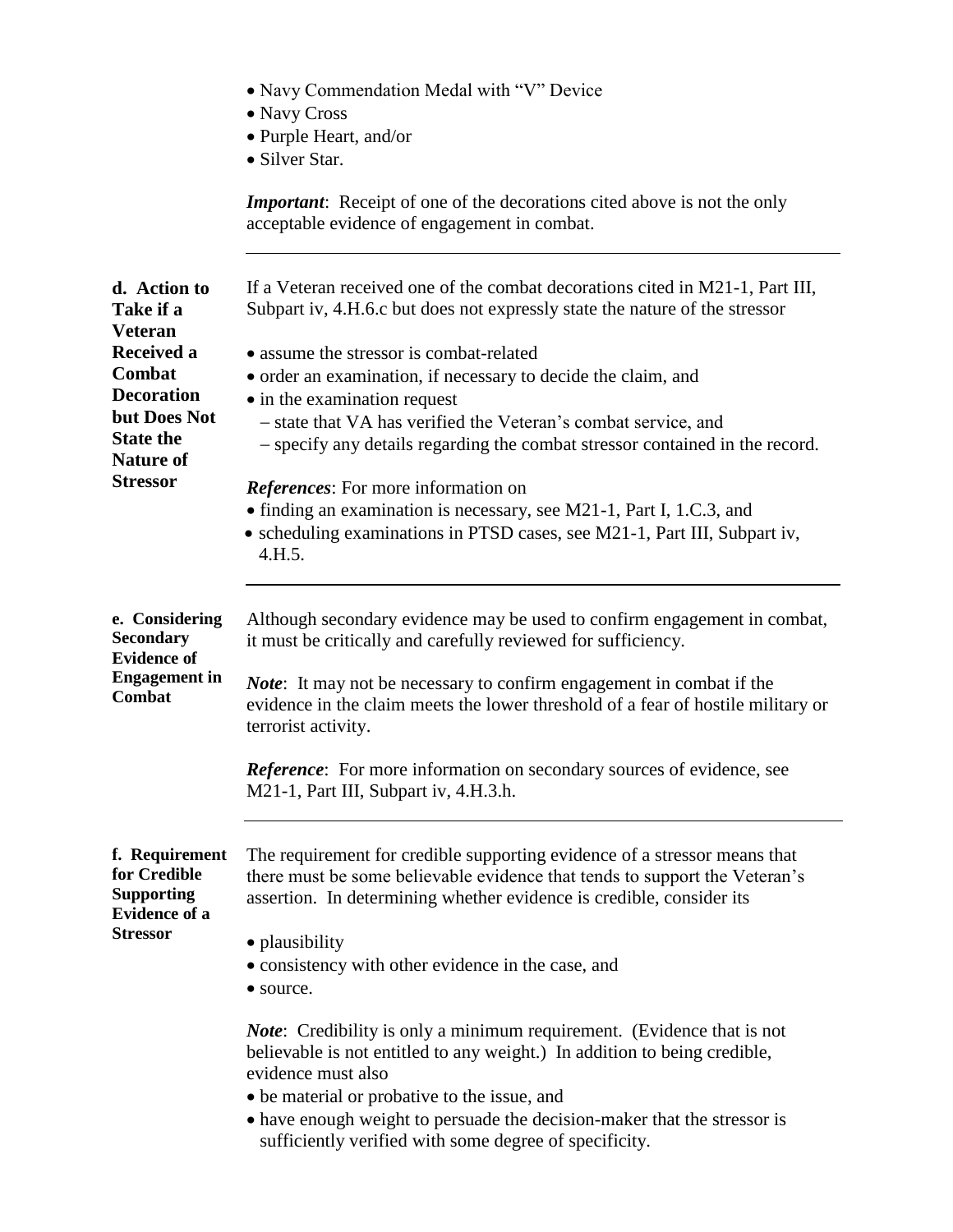**g. Identifying Credible Supporting Evidence of a Stressor When Lay Testimony Is Not Sufficient**

If the claimed stressor is not related to combat, experience as an FPOW, fear of hostile military or terrorist activity, or drone aircraft crew member duties, a claimant's lay testimony regarding in-service stressors

- is *not* sufficient, by itself, to establish the occurrence of the stressor, and
- must be corroborated by credible supporting evidence.

Credible supporting evidence of this type of stressor may include

- STRs or servicepersonnel records
- private medical records
- lay statements
- police or insurance reports, or
- newspaper accounts of the traumatic event.

*Example*: STRs may contain record of the Veteran's medical treatment after an accident.

**h. Reviewing**  When reviewing evidence for corroboration of a claimed stressor(s),

**Evidence for Corroboration of a Stressor**

- carefully analyze the most reliable sources of evidence first, and
- if these sources do not contain the necessary information, review secondary sources of evidence carefully and critically for their adequacy and reliability.

When corroborating evidence of a stressor is required, there is no requirement that the evidence must, and may only, be found in official documentary records. In most cases, however, official documentary records are the most reliable source of stressor verification.

*Note*: Generally, documents written or recorded by the lowest possible unit in the chain of the command are the most probative source of information to verify a claimed stressor, because they tend to include details of events with greater precision.

### *Examples*:

- A platoon or company commander's narrative is likely of greater relevance and specificity than a battalion commander's, and
- a Navy ship's deck log would likely yield more probative information than a fleet log.

**i. Making a Decision in a PTSD Claim** Use the table below when making a decision regarding SC for PTSD.

| $\epsilon$<br>$ -$<br>1 11 <b>111</b><br> |
|-------------------------------------------|
|-------------------------------------------|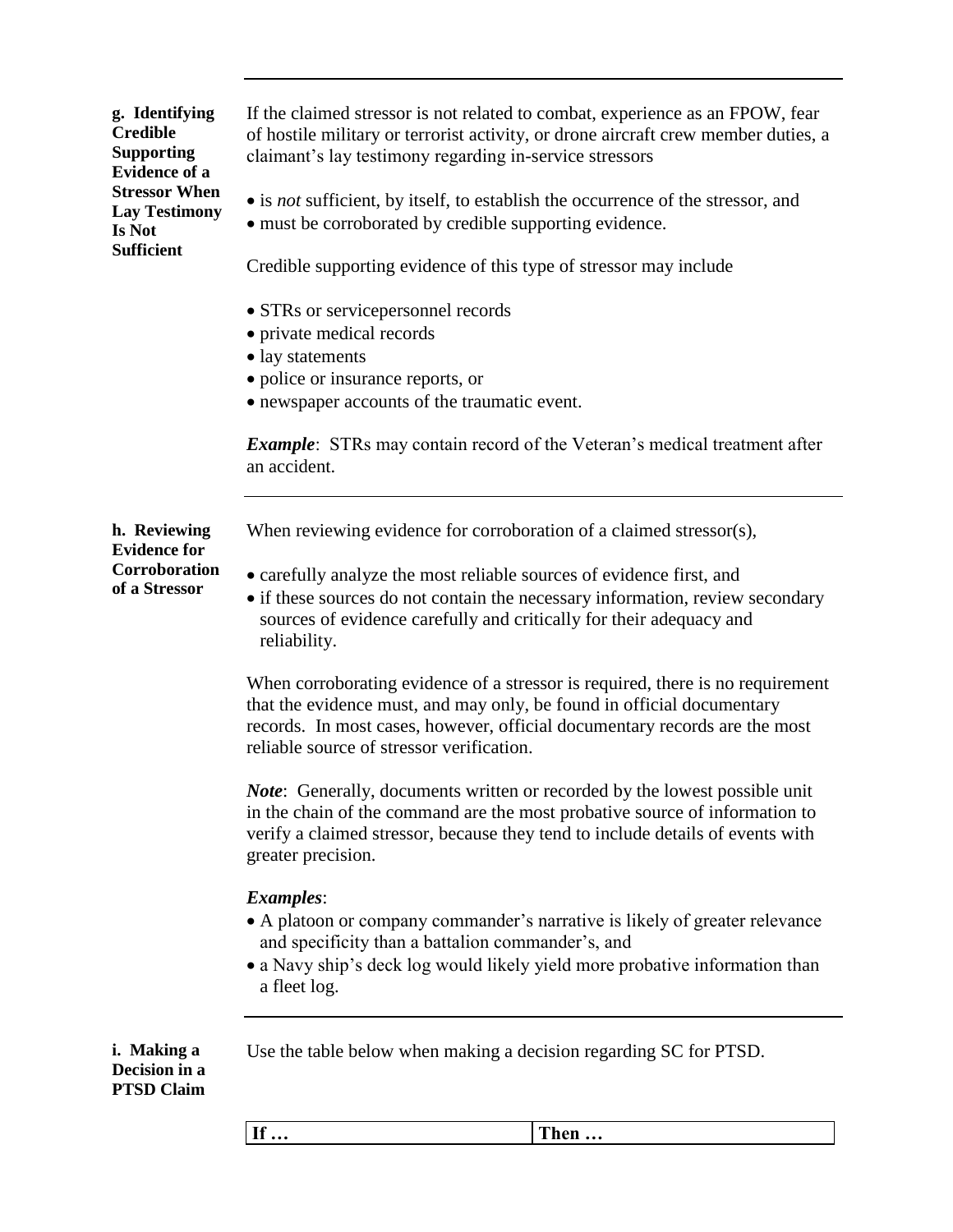| the claimant has failed to provide a<br>minimal description of the stressor,<br>such as an indication of the time and<br>place of a stressful event or<br>experience                                                                                                                                                                                                                                                                                                                                                                                                                                                 | • refer the claim to the JSRRC<br>coordinator for the actions described<br>in M21-1, Part IV, Subpart ii, 1.D.4,<br>and<br>• deny the claim based on an<br>unconfirmed stressor.<br><b><i>Note:</i></b> The rating decision should note<br>the previous request for information.<br><i>Reference</i> : For more information on<br>denying a claim because of an<br>uncorroborated stressor, see M21-1,<br>Part III, Subpart iv, 4.H.6.j.                                            |
|----------------------------------------------------------------------------------------------------------------------------------------------------------------------------------------------------------------------------------------------------------------------------------------------------------------------------------------------------------------------------------------------------------------------------------------------------------------------------------------------------------------------------------------------------------------------------------------------------------------------|-------------------------------------------------------------------------------------------------------------------------------------------------------------------------------------------------------------------------------------------------------------------------------------------------------------------------------------------------------------------------------------------------------------------------------------------------------------------------------------|
| • the Veteran has provided at least a<br>minimum description of the<br>stressor, such as approximate<br>time, place, and unit, and<br>• the Veteran's lay testimony alone<br>is not sufficient to establish the<br>stressor, and<br>• the records contain prima facie<br>evidence of a PTSD diagnosis,<br>such as<br>- outpatient treatment reports<br>showing treatment for PTSD or<br>PTSD symptoms, or<br>- the Veteran's description of<br>symptoms indicative of PTSD<br><i>Reference</i> : For more information<br>on when stressor corroboration is<br>required, see M21-1, Part III,<br>Subpart iv, 4.H.3.f. | request additional evidence from<br>JSRRC, NARA, or the Marine Corps,<br>as appropriate.<br>Notes:<br>• Do not schedule a VA examination<br>before receiving evidence regarding<br>the claimed stressor from JSRRC,<br>NARA, or the Marine Corps.<br>• JSRRC researches Army, Navy, Air<br>Force, and Coast Guard records<br>only.<br>Reference: For more information on<br>requesting evidence from JSRRC,<br>NARA, or the Marine Corps, see<br>M21-1, Part IV, Subpart ii, 1.D.3. |
| • the Veteran has provided at least a<br>minimum description of the<br>stressor, as indicated above<br>• the stressor is related to<br>- verified combat or FPOW<br>service<br>- a fear of hostile military or<br>terrorist activity and there is<br>evidence of service in an area<br>where such activity could have<br>occurred, or<br>- drone aircraft crew member<br>duties <i>and</i> there is evidence of<br>service as a drone aircraft crew<br>member, and                                                                                                                                                   | • schedule a VA examination, if<br>needed, and<br>• consider the claim on the evidence<br>of record.<br><i>Reference</i> : For more information on<br>when the Veteran's testimony alone<br>may establish the occurrence of a<br>stressor, see M21-1, Part III, Subpart<br>iv, 4.H.3.a.                                                                                                                                                                                             |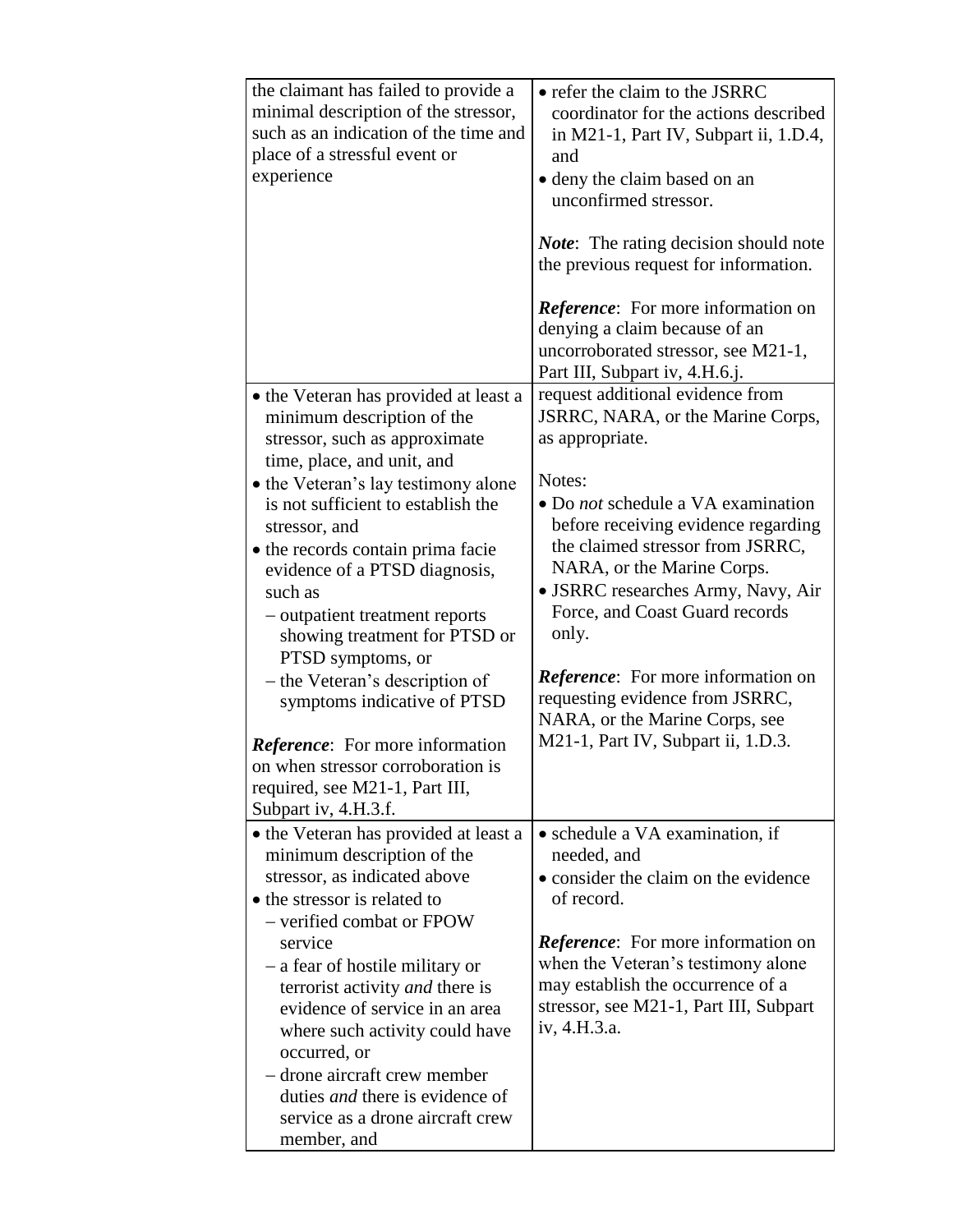| • the records contain prima facie<br>evidence of a PTSD diagnosis, as<br>indicated above                                                                                                                                                                                                                                                                                                                                                                                                          |                                                                                                                                                                                                                                                                                                                                                                                                                                                                                                         |
|---------------------------------------------------------------------------------------------------------------------------------------------------------------------------------------------------------------------------------------------------------------------------------------------------------------------------------------------------------------------------------------------------------------------------------------------------------------------------------------------------|---------------------------------------------------------------------------------------------------------------------------------------------------------------------------------------------------------------------------------------------------------------------------------------------------------------------------------------------------------------------------------------------------------------------------------------------------------------------------------------------------------|
| • the Veteran has provided at least a<br>minimum description of the<br>stressor, as indicated above<br>• the stressor is related to<br>- a fear of hostile military or<br>terrorist activity,<br>- there is evidence of service in an<br>area where such activity could<br>have occurred, and<br>• the records contain prima facie<br>evidence of a PTSD diagnosis, as<br>indicated above, but<br>• a VA examination renders a<br>diagnosis of a mental disorder<br>other than PTSD and links the | before making a decision on whether<br>service connection can be established<br>for the mental disorder diagnosis<br>made on examination, proceed with<br>development research to corroborate<br>the alleged stressor/event.<br><b>Important:</b> You cannot simply<br>establish service connection for the<br>diagnosis made on examination. 38<br>$CFR$ 3.304(f)(3) applies only to the<br>development of PTSD after service in<br>an area with risks from hostile<br>military or terrorist activity. |
| diagnosis to the claimed in-service<br>event                                                                                                                                                                                                                                                                                                                                                                                                                                                      | <b>Note:</b> A claim for PTSD must be<br>sympathetically read as a claim for<br>any chronic acquired psychiatric<br>disorder. Clemons v. Shinseki, 23 Vet.<br>App. 1 (2009).                                                                                                                                                                                                                                                                                                                            |
| a VA medical examination fails to                                                                                                                                                                                                                                                                                                                                                                                                                                                                 | deny the claim on that basis.                                                                                                                                                                                                                                                                                                                                                                                                                                                                           |
| establish a diagnosis of PTSD and                                                                                                                                                                                                                                                                                                                                                                                                                                                                 |                                                                                                                                                                                                                                                                                                                                                                                                                                                                                                         |
| no other mental disorder diagnosis                                                                                                                                                                                                                                                                                                                                                                                                                                                                | <i>Note</i> : If the existence of a stressor has                                                                                                                                                                                                                                                                                                                                                                                                                                                        |
| is made                                                                                                                                                                                                                                                                                                                                                                                                                                                                                           | not been determined, do <i>not</i> include a                                                                                                                                                                                                                                                                                                                                                                                                                                                            |
|                                                                                                                                                                                                                                                                                                                                                                                                                                                                                                   | discussion of the alleged stressor in                                                                                                                                                                                                                                                                                                                                                                                                                                                                   |
|                                                                                                                                                                                                                                                                                                                                                                                                                                                                                                   | the rating decision.                                                                                                                                                                                                                                                                                                                                                                                                                                                                                    |

*Reference*: For more information on sympathetic reading and determining the scope of a claim based on a mental disorder, see M21-1, Part III, Subpart iv, 4.H.1.a.

### **j. Denying a PTSD Claim Because of an Uncorroborated Stressor**

When corroborating evidence of a stressor is required because the stressor may not be established by lay evidence alone, a denial solely because of an unconfirmed stressor is improper unless JSRRC, NARA, or the Marine Corps, as appropriate, has confirmed that there is no corroborating evidence of a claimed stressor, or

- the Veteran has failed to provide the basic information required to conduct research, *and*
- the JSRRC coordinator has taken the actions described in M21-1, Part IV, Subpart ii, 1.D.4.

If JSRRC, NARA, or the Marine Corps requests a more specific description of the stressor in question, immediately ask the Veteran to provide the necessary information. If the Veteran provides additional substantive